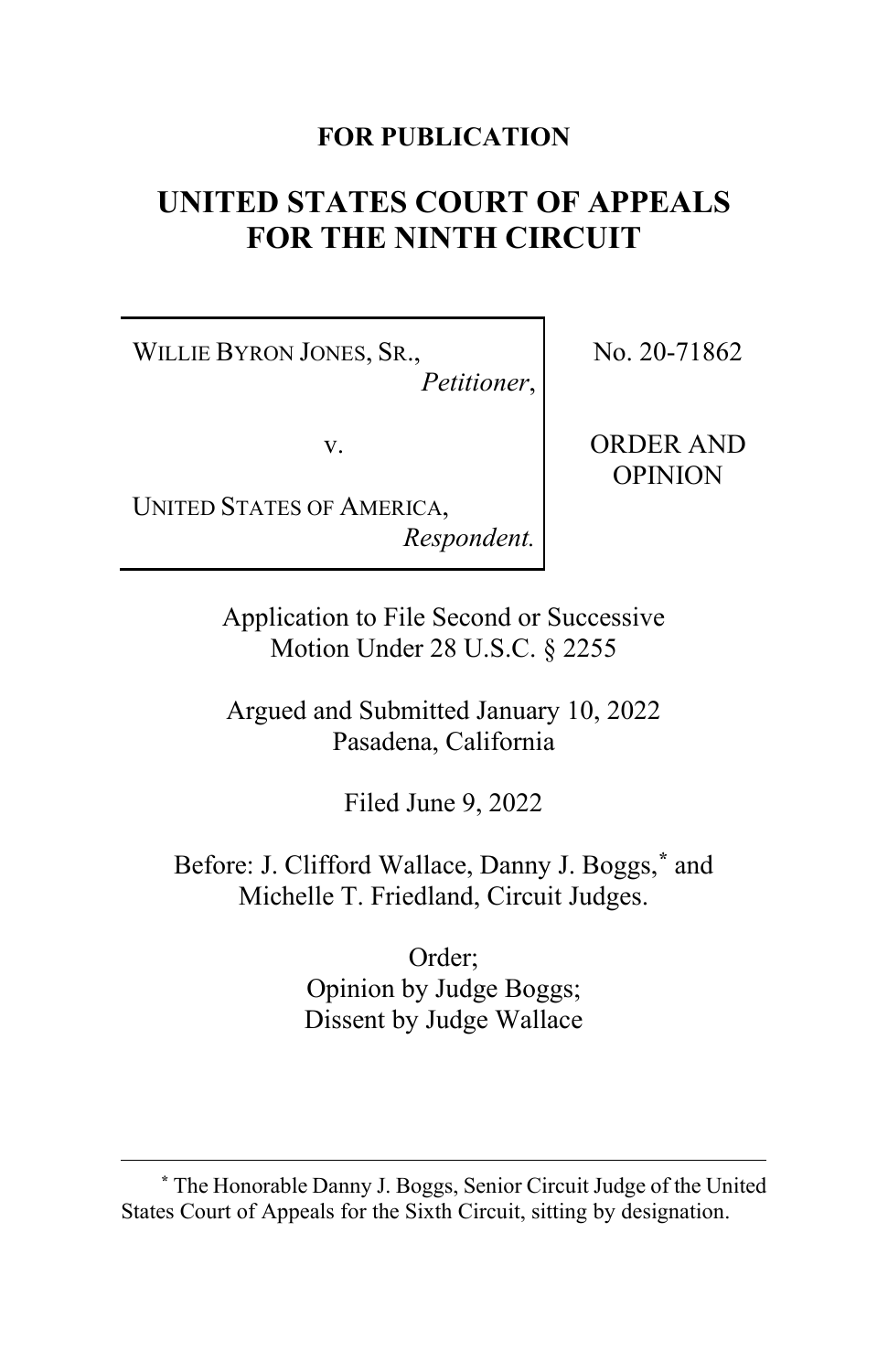# **SUMMARY[\\*\\*](#page-1-0)**

# **28 U.S.C. § 2255**

The panel withdrew an opinion filed May 11, 2022, and filed a superseding opinion denying federal prisoner Willie Byron Jones, Sr.'s application for leave to file a second or successive 28 U.S.C. § 2255 motion challenging his conviction and sentence for use of a firearm during and in relation to a crime of violence in violation of 18 U.S.C.  $§ 924(c)(1)(A).$ 

In his first § 2255 motion, which the district court denied, Jones argued that his  $\S 924(c)(1)(A)$  conviction and sentence were invalid under *United States v. Davis*, 139 S. Ct. 2319 (2019). In the second or successive  $\S$  2255 motion he later sought to file, he again raised a claim that his  $\S 924(c)(1)$ conviction and sentence are unlawful under *Davis*; and he added a claim that under *Borden v. United States*, 141 S. Ct. 1817 (2021), his conviction for assault resulting in serious bodily injury, in violation of 18 U.S.C. §§ 113(a)(6) and 1153, cannot serve as a predicate crime of violence for his § 924(c) conviction, because a violation of § 113(a)(6) can be committed recklessly.

In the superseding opinion, the panel wrote that if Jones were seeking relief from a state sentence pursuant to 28 U.S.C. § 2254, there could be a question whether jurisdiction was lacking over the *Davis* claim because under 28 U.S.C. § 2244(b)(1), "[a] claim presented in a second or successive habeas corpus application under section 2254 that

<span id="page-1-0"></span>**<sup>\*\*</sup>** This summary constitutes no part of the opinion of the court. It has been prepared by court staff for the convenience of the reader.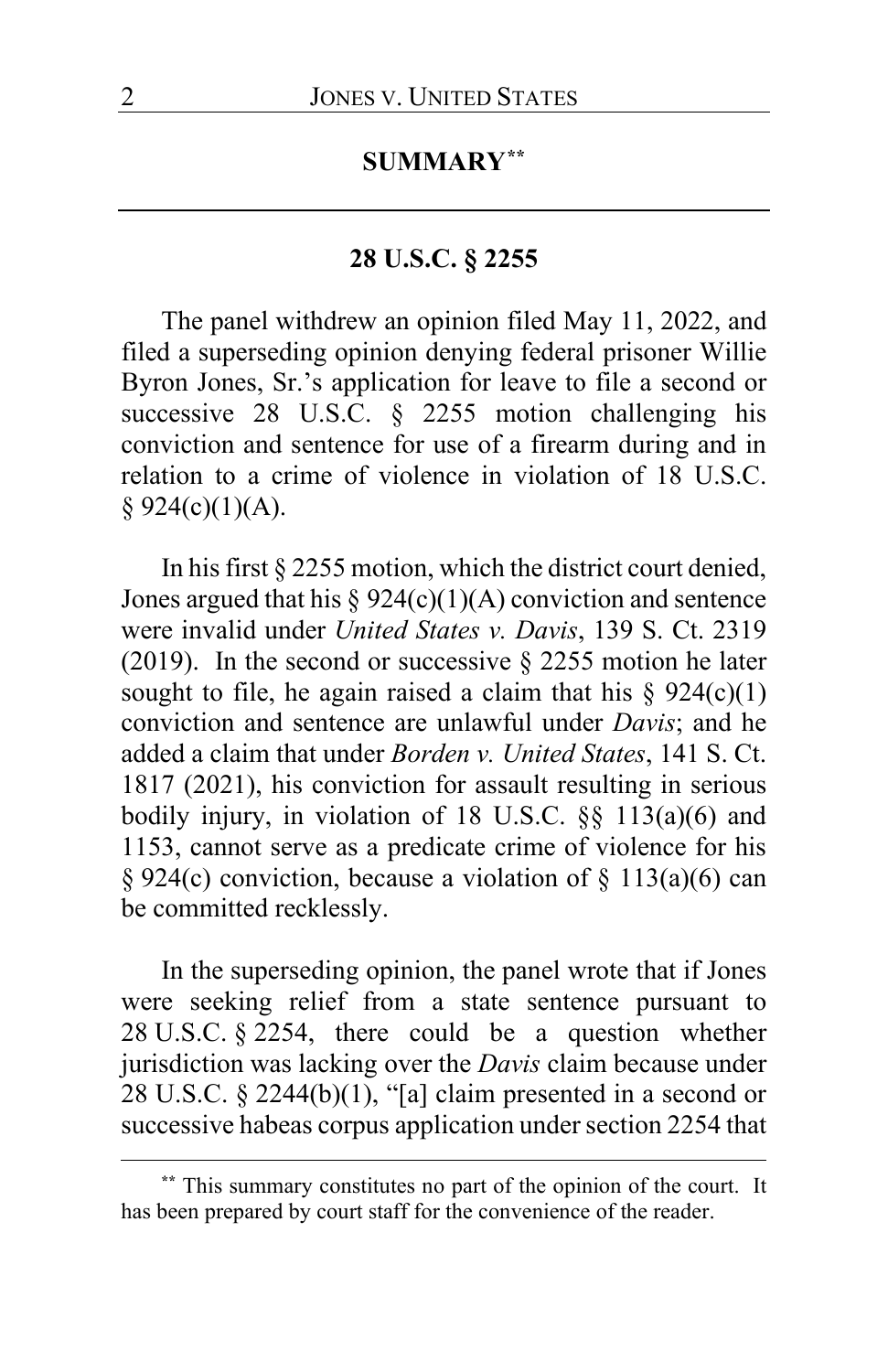was presented in a prior application shall be dismissed." The panel wrote, however, that whether  $\frac{8}{2244(b)(1)}$  is jurisdictional or not, it presents no jurisdictional problem here because Jones moves for relief from a *federal* sentence pursuant to § 2255.

On a question not yet decided in this circuit, and as to which other circuits are divided, the panel held that  $\S 2244(b)(1)$  does not apply to second or successive  $\S 2255$ motions. In so holding, the panel explained that the plain text of  $§$  2244(b)(1) by its terms applies only to state prisoners' applications "under section 2254"—not federal prisoners' motions under § 2255; that statutory structure further supports this reasoning; and that policy interests under Antiterrorism and Effective Death Penalty Act do not counsel in favor of applying  $\S$  2244(b)(1) to  $\S$  2255 motions.

The panel wrote that both of Jones's claims must therefore be analyzed instead under the gateway provisions of § 2255(h). Because Jones did not rest his second or successive motion on new evidence, 28 U.S.C. § 2255(h)(1), the panel could authorize his motion only if it makes a prima facie showing that the claims contain "a new rule of constitutional law, made retroactive to cases on collateral review by the Supreme Court, that was previously unavailable," 28 U.S.C. § 2255(h)(2).

The panel held that Jones did not make the necessary prima facie showing under  $\S$  2255(h)(2) with respect to his *Davis* claim because that claim is not "previously unavailable," where Jones presented that claim to the district court in his first § 2255 motion, and the district court though it erroneously characterized the predicate offense held on the merits that Jones was not entitled to relief, and he did not appeal that decision.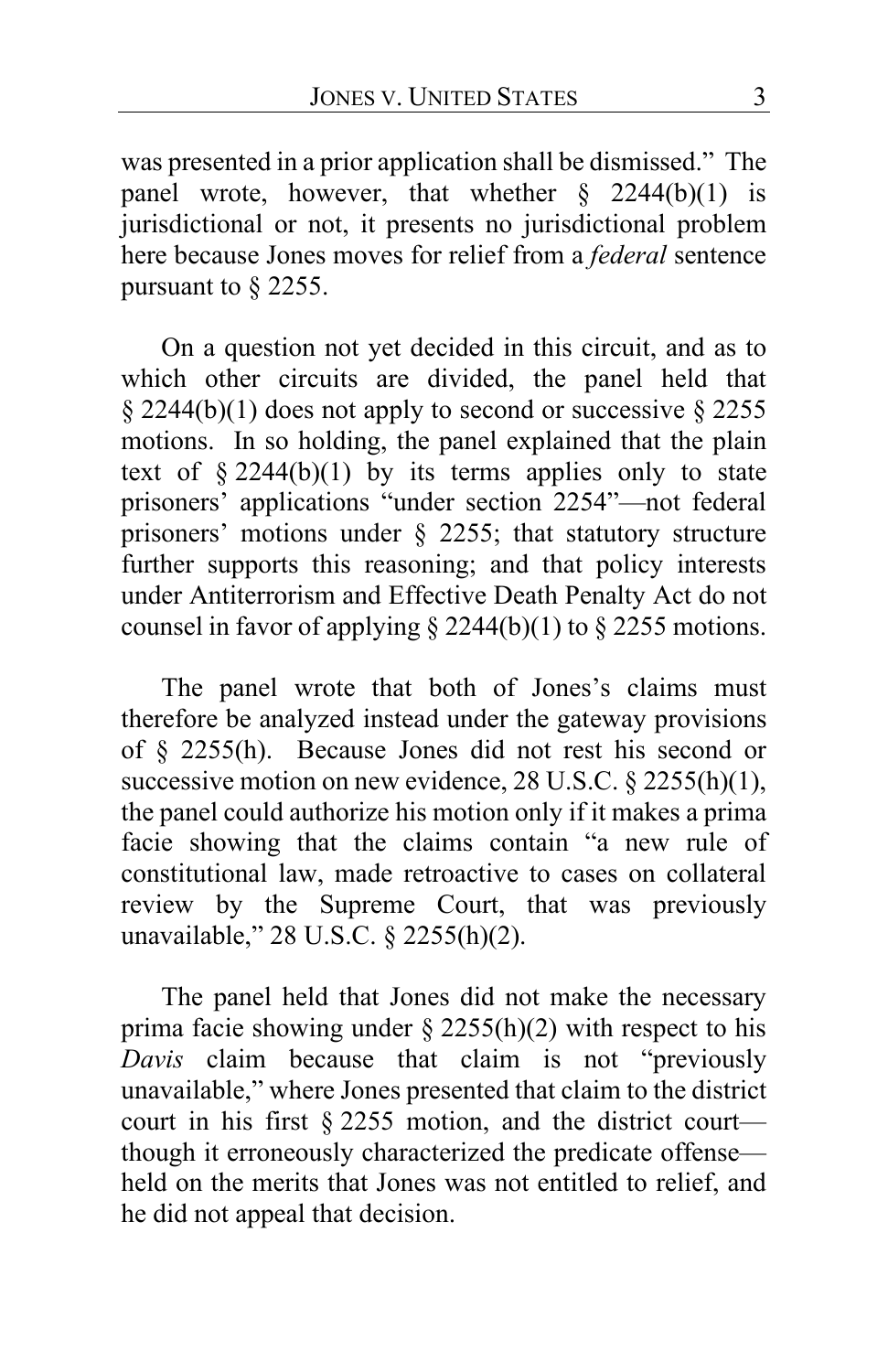The panel held that Jones also failed to make a prima facie showing under § 2255(h)(2) with respect to his *Borden* claim. *Borden* held that the Armed Career Criminal Act's definition of "violent felony" in its elements clause, 18 U.S.C.  $\S 924(e)(2)(B)(i)$ , did not include offenses committed recklessly. The ACCA's elements clause is nearly identical to the elements clause for a "crime of violence" under 18 U.S.C. §  $924(c)(2)(A)$ . The government conceded that an assault resulting in serious bodily injury under  $§$  113(a)(6) can be committed recklessly, and after *Borden* cannot qualify as a predicate offense under § 924(c)(3)(A). The panel concluded, however, that *Borden* does not provide a basis under  $\S$  2255(h)(2) for granting Jones's application for leave to file a second or successive § 2255 motion because, as a case of statutory interpretation, *Borden* did not announce a new rule of *constitutional* law.

Dissenting, Judge Wallace disagreed with the majority's conclusion that  $\S 2244(b)(1)$  does not apply to second or successive motions by federal prisoners under  $\S$  2255. He wrote that Ninth Circuit caselaw, the text and structure of § 2244 and § 2255, as well as the purpose of the Antiterrorism and Effective Death Penalty Act and policy concerns, all support applying  $\S$  2244(b)(1) to  $\S$  2255 motions. Moreover, the Sixth Circuit is the lone circuit that has held  $\frac{1}{2}$  2244(b)(1) does not apply to  $\frac{2255}{7}$ motions. Instead of creating a further circuit split, he would follow the approach adopted by the vast majority of all other circuits that have decided the issue and join the Second, Third, Fifth, Seventh, Eighth, and Eleventh Circuits in holding that  $\S 2244(b)(1)$  applies to  $\S 2255$  motions.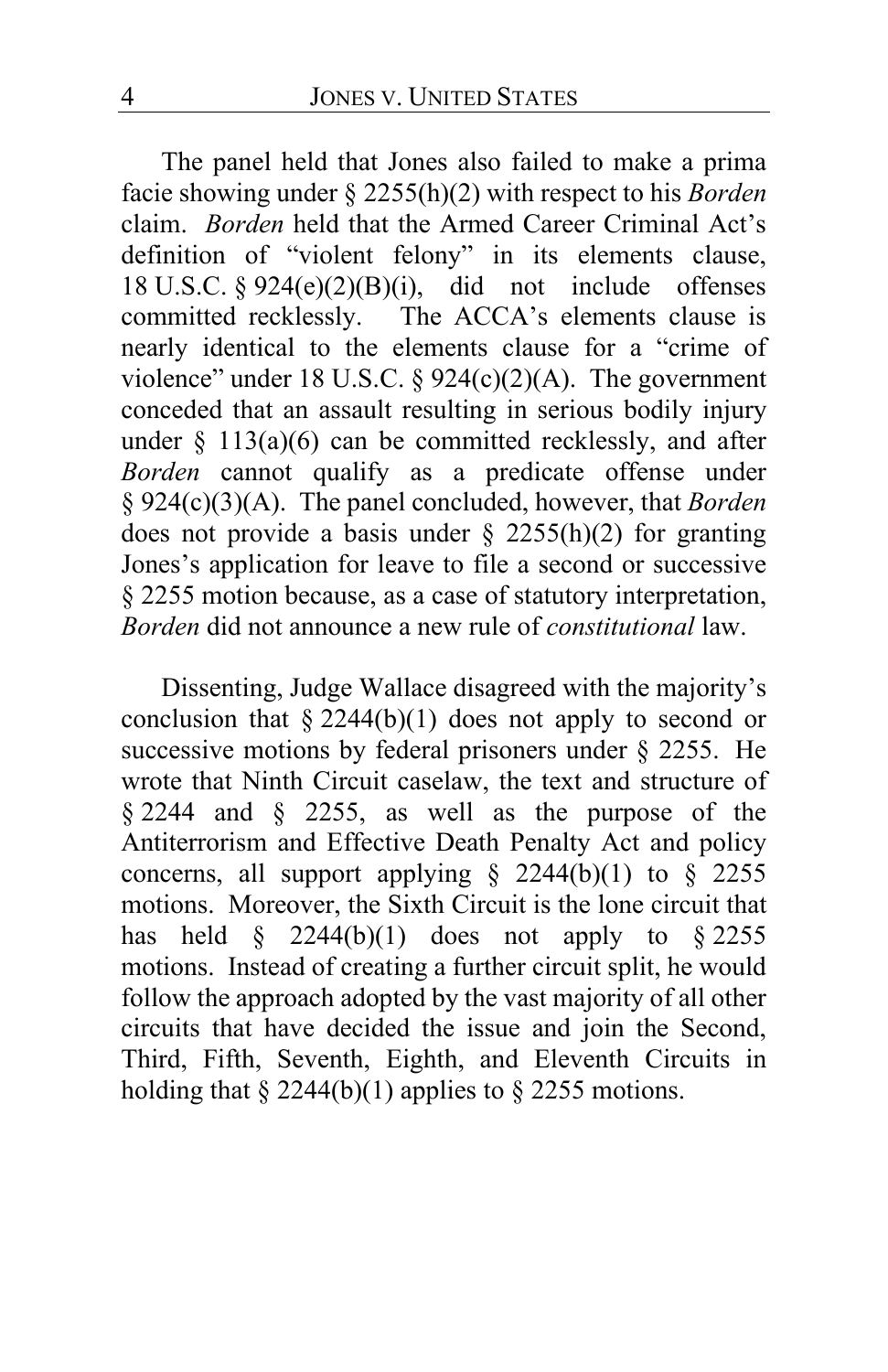#### **COUNSEL**

Michael J. Bresnehan (argued), Law Offices of Michael J. Bresnehan P.C., Tempe, Arizona, for Petitioner.

Karla Hotis Delord (argued), Assistant United States Attorney; Krissa M. Lanham, Appellate Division Chief; Glenn B. McCormick, Acting United States Attorney; United States Attorney's Office, Phoenix, Arizona; for Respondent.

#### **ORDER**

The Opinion filed on May 11, 2022 is **WITHDRAWN** and replaced with a superseding Opinion filed concurrently with this Order.

#### **IT IS SO ORDERED.**

#### **OPINION**

BOGGS, Circuit Judge:

Willie Jones, Sr. pled guilty in 2013 to one count of assault resulting in serious bodily injury, in violation of 18 U.S.C. §§ 113(a)(6) and 1153, as well as one count of use of a firearm during and in relation to a crime of violence, in violation of 18 U.S.C.  $\S 924(c)(1)(A)$ . In June 2020, he moved for postconviction relief under 28 U.S.C. § 2255, arguing that his  $\S 924(c)(1)(A)$  conviction and sentence were invalid in light of *United States v. Davis*, 139 S. Ct. 2319 (2019). The district court denied the motion in August of that year. Jones now applies to this court for leave to file a second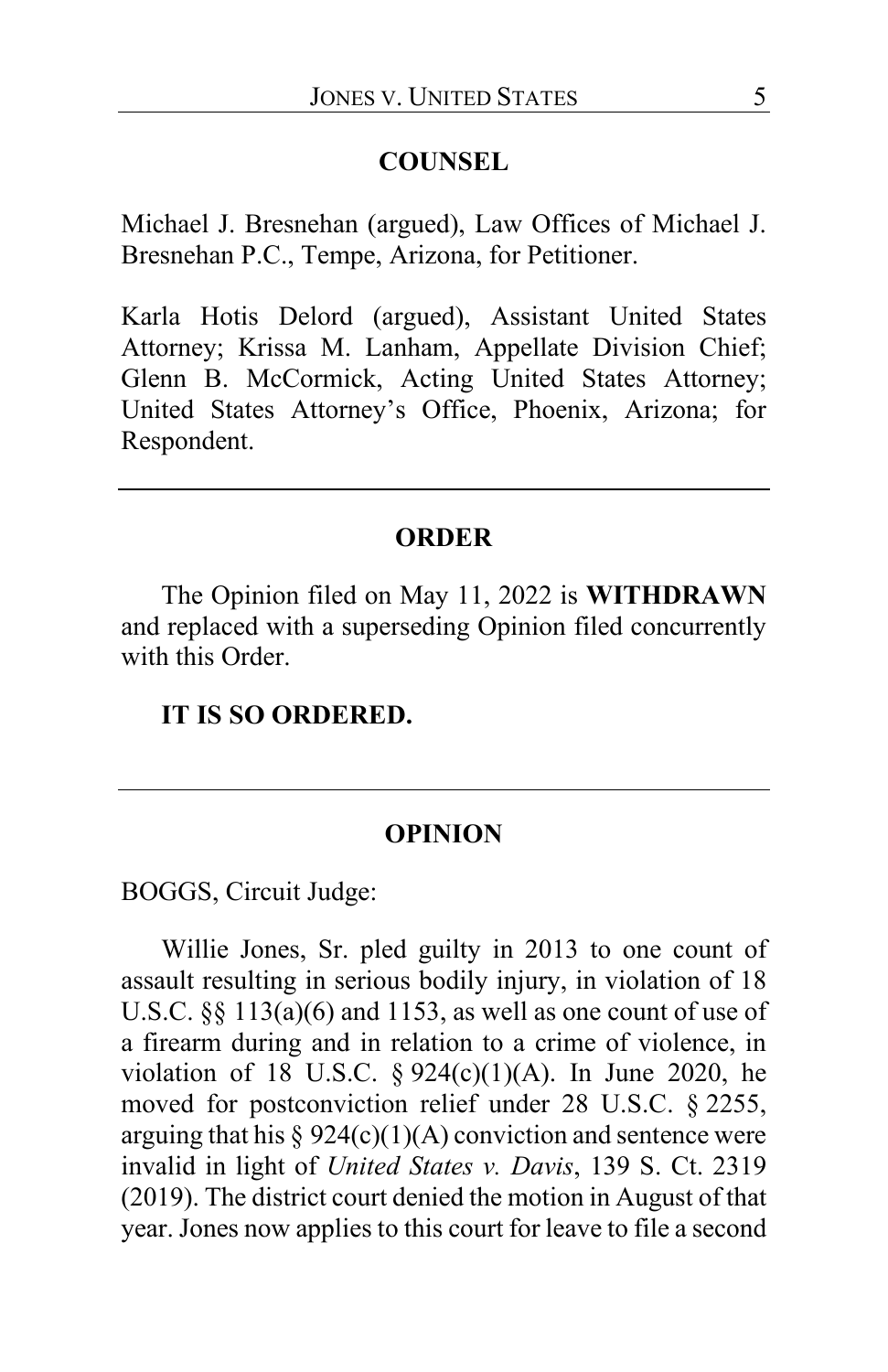or successive motion for postconviction relief under 28 U.S.C. § 2255. He again raises a claim that his § 924(c)(1)(A) conviction and sentence are unlawful under *Davis*, and he adds a claim that under *Borden v. United States*, 141 S. Ct. 1817 (2021), his § 113(a)(6) conviction cannot serve as a predicate crime of violence for his  $§ 924(c)(1)(A)$  conviction, because a violation of § 113(a)(6) can be committed recklessly.

In other words, Jones asks us to authorize a motion containing a previously presented *Davis*-based claim and a new *Borden*-based claim. If he were seeking relief from a state sentence pursuant to 28 U.S.C. § 2254, there could be a question whether jurisdiction was lacking over the *Davis* claim, because "[a] claim presented in a second or successive habeas corpus application under section 2254 that was presented in a prior application shall be dismissed." 28 U.S.C. § 2244(b)(1). But, whether § 2244(b)(1) is jurisdictional or not, it presents no jurisdictional problem here because Jones moves for relief from a *federal* sentence pursuant to § 2255.

Our sister circuits are divided on the matter whether the bar in § 2244(b)(1) applies to second or successive § 2255 motions, and our court has not yet decided that question. We now hold that  $\S 2244(b)(1)$  does not apply to second or successive § 2255 motions. Instead, both of Jones's claims must be analyzed under the gateway provisions of § 2255(h) to determine whether they make prima facie showings that they either contain newly discovered evidence satisfying additional requirements, *see* 28 U.S.C. § 2255(h)(1), or "a new rule of constitutional law, made retroactive to cases on collateral review by the Supreme Court, that was previously unavailable," *id.* § 2255(h)(2); *see id.* § 2244(b)(3)(C). Jones fails to make this prima facie showing for either his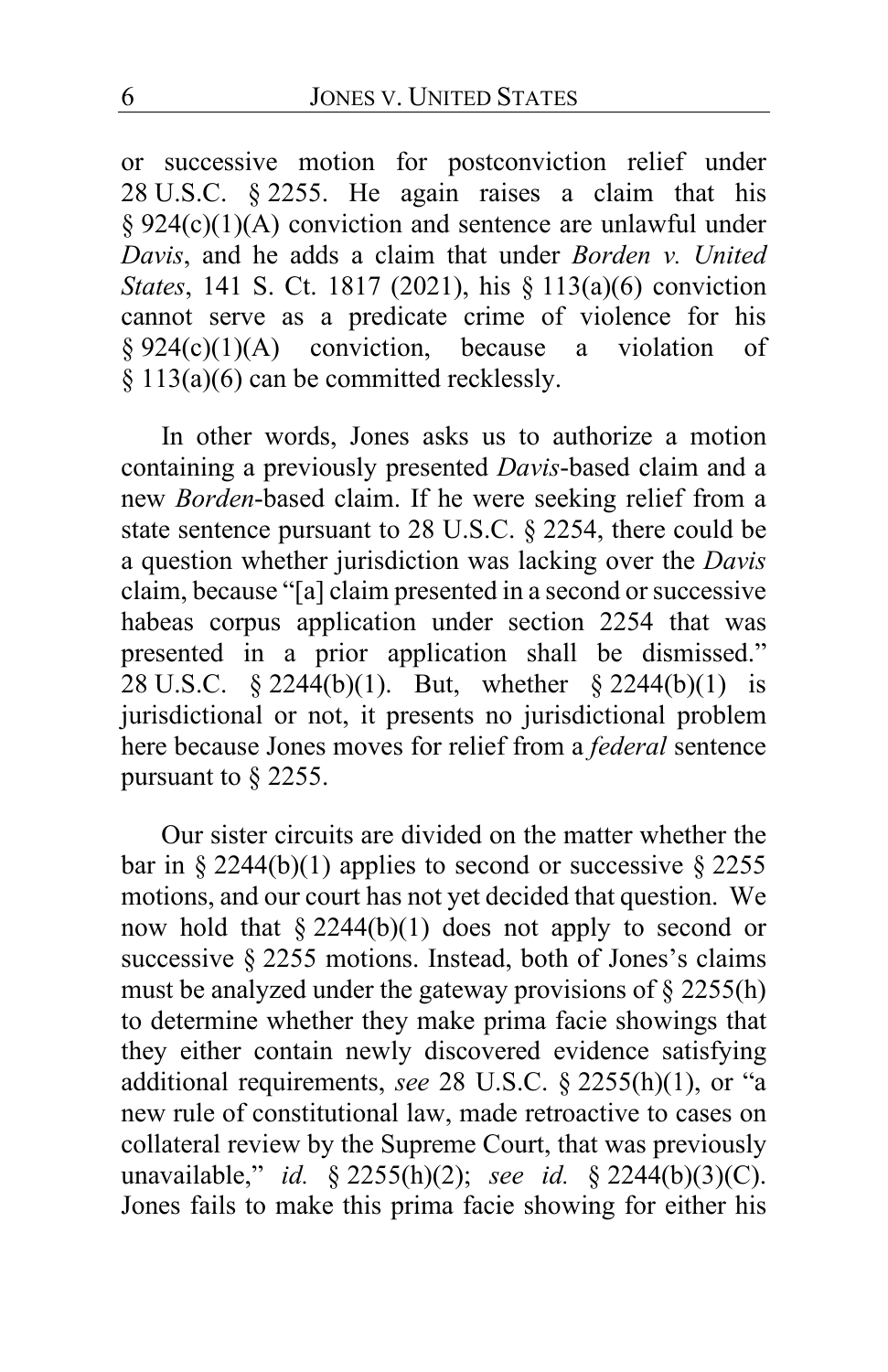*Davis* claim or his *Borden* claim. We therefore deny his application.

I. Factual and Procedural History

On January 12, 2013, Jones shot and wounded a police officer on the Navajo Nation Indian Reservation who had responded to a call that he was drunk and disorderly. A grand jury indicted him on six counts under 18 U.S.C. § 113(a)(6), which concerns "[a]ssault resulting in serious bodily injury"; 18 U.S.C. § 1153, which treats certain acts committed on reservations as federal offenses; 18 U.S.C. § 924(c)(1)(A), which punishes the use, carrying, or possession of a firearm "during and in relation to any crime of violence or drug trafficking crime"; and other felony-assault charges not at issue here. The term "crime of violence" in  $\S 924(c)(1)(A)$ is defined in two ways. 18 U.S.C. § 924(c)(3). First, under what is known as the elements clause, a felony qualifies as a crime of violence if it "has as an element the use, attempted use, or threatened use of physical force against the person or property of another." *Id.* § 924(c)(3)(A). Second, under the so-called residual clause, a felony qualifies as a crime of violence if it is an offense "that by its nature, involves a substantial risk that physical force against the person or property of another may be used in the course of committing the offense." *Id.* §  $924(c)(3)(B)$ .

Jones ultimately pled guilty on October 30, 2013 to one count of assault resulting in serious bodily injury, in violation of 18 U.S.C.  $\S\S$  113(a)(6) and 1153, as well as one count of use of a firearm in a crime of violence, in violation of 18 U.S.C. §  $924(c)(1)(A)$ . His plea agreement stated that he waived his right to move for postconviction relief under 28 U.S.C. § 2255, among other appeal waivers. On July 2, 2014, the district court sentenced him to consecutive terms of imprisonment of 63 months on the assault count and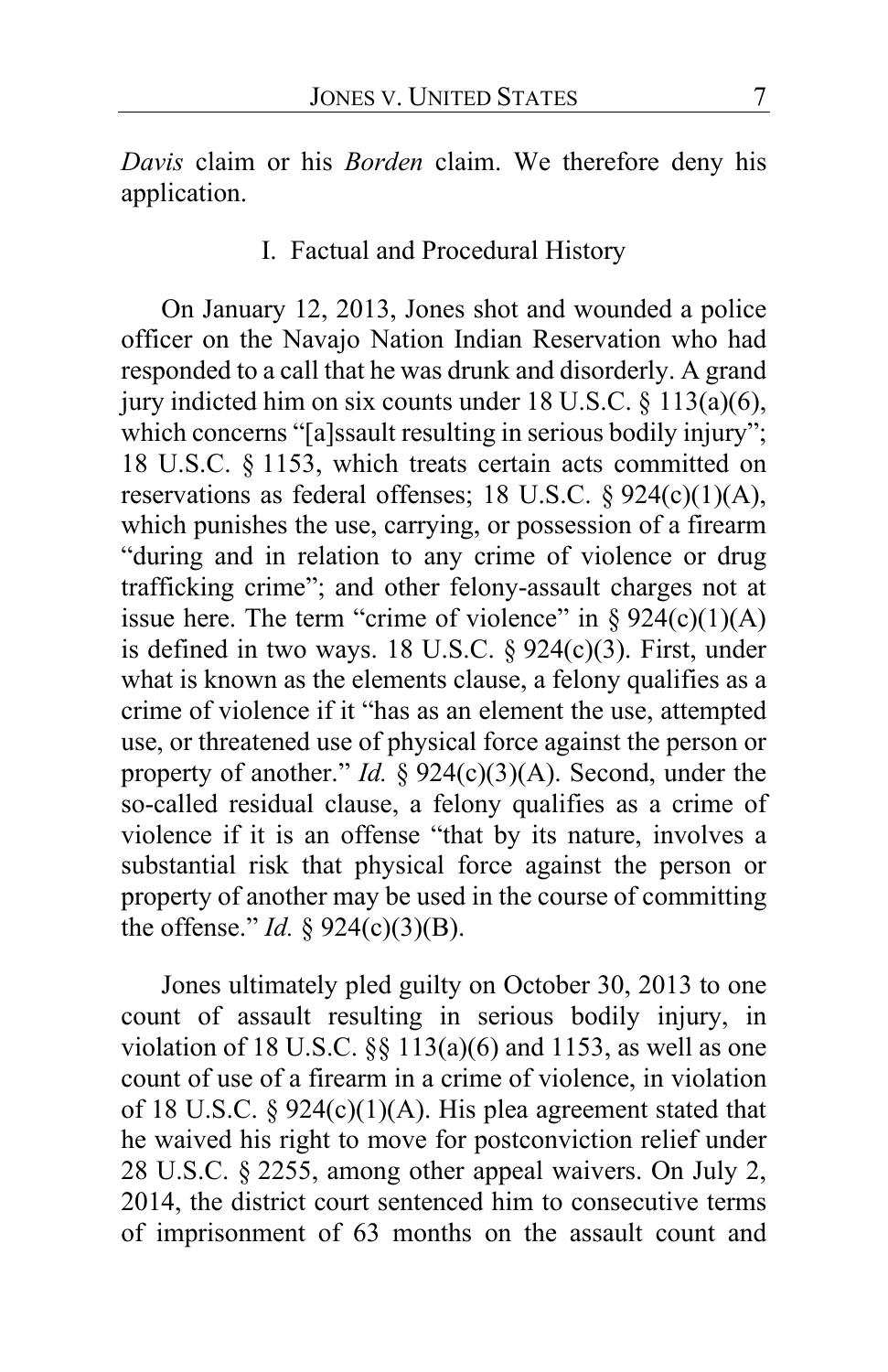120 months on the firearm count, followed by concurrent three-year terms of supervised release on each count.

Jones timely filed an appeal to our court challenging his sentence. While that appeal was pending, in 2015, he filed a pro se motion under § 2255. The district court dismissed the motion without prejudice because his direct appeal was still pending. We then affirmed his sentence in a memorandum disposition. *United States v. Jones*, 633 F. App'x 440 (9th Cir. 2016) (mem.).

Jones filed another pro se § 2255 motion on June 18, 2020, arguing that *Alleyne v. United States*, 570 U.S. 99 (2013), established a new, retroactive rule that was not previously available to him.**[1](#page-7-0)** On the same day, he moved for appointment of counsel, citing *Davis*. That decision held that the residual clause, 18 U.S.C.  $\S 924(c)(3)(B)$ , was void for vagueness. *Davis*, 139 S. Ct. at 2323–24. Although Jones discussed the decisions in separate filings, the district court construed both the *Alleyne* and *Davis* claims as part of the same motion for postconviction relief (the "First § 2255 Motion").

On June 22, 2020, while the First § 2255 Motion was pending, Jones filed a pro se application to the Ninth Circuit for leave to file a second or successive § 2255 motion. Construed liberally, *see Erickson v. Pardus*, 551 U.S. 89, 94 (2007) (per curiam), it asserted several grounds for relief. First, it pointed to our grant of the petition for rehearing en banc following our decision in *United States v. Orona*, 923 F.3d 1197 (9th Cir.), *reh'g en banc granted*, 942 F.3d

<span id="page-7-0"></span>**<sup>1</sup>** *Alleyne* held that a jury must find any fact that increases the mandatory minimum for a sentence. *See* 570 U.S. at 103. Jones does not continue to press his *Alleyne* argument before us.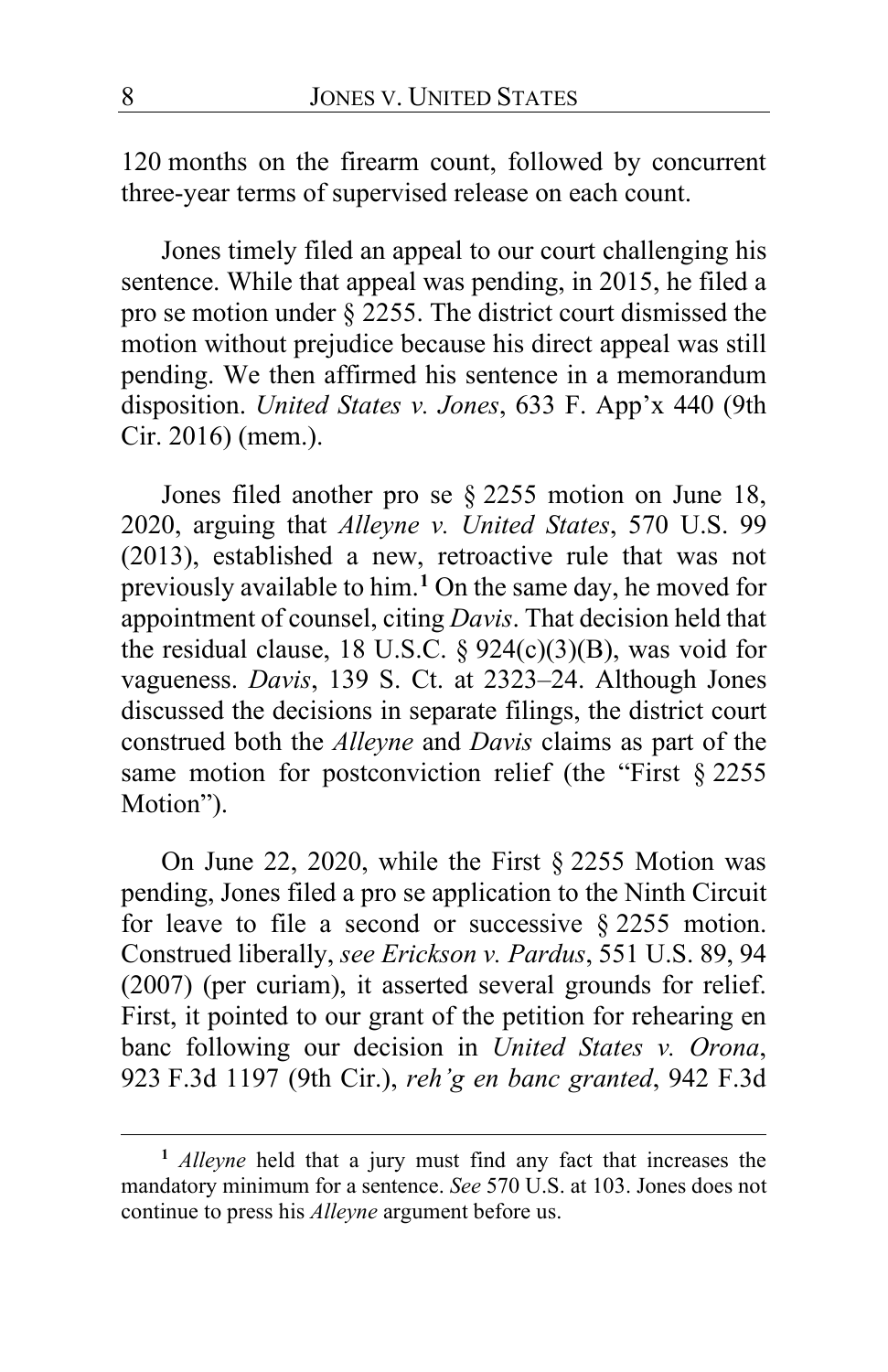1159 (9th Cir. 2019) (mem.), which we stayed pending the outcome of *Borden v. United States*, 141 S. Ct. 1817 (2021).**[2](#page-8-0)** Second, it referenced a series of Supreme Court decisions striking down various criminal statutes as unconstitutionally vague: *Davis*, 139 S. Ct. 2319 (concerning 18 U.S.C. § 924(c)(3)(B)); *Sessions v. Dimaya*, 138 S. Ct. 1204 (2018) (concerning 18 U.S.C. § 16(b)); and *Johnson v. United States*, 576 U.S. 591 (2015) ("*Johnson II*") (concerning 18 U.S.C.  $\S 924(e)(2)(B)$ . Finally, it argued that at least some of these decisions were retroactively applicable to his collateral attack, relying on *Welch v. United States*, 578 U.S. 120 (2016), and *Teague v. Lane*, 489 U.S. 288 (1989).

The district court summarily dismissed the First § 2255 Motion on August 18, 2020. The court rejected the *Alleyne* claim because the Supreme Court had already issued that decision by the time of Jones's guilty plea, Jones had waived his appeal rights, and the *Alleyne* issue did not go to the voluntariness of his waiver. It then held that *Davis* did not support Jones's motion, either, because that decision concerned the residual clause, while it said that Jones "was convicted of discharging a weapon in relation to Hobbs Act robbery," a crime of violence under the elements clause. *See United States v. Dominguez*, 954 F.3d 1251, 1261 (9th Cir. 2020). Notably, the court incorrectly characterized Jones's predicate "crime of violence" as Hobbs Act robbery when he actually was convicted under  $\S$  113(a)(6), which penalizes "[a]ssault resulting in serious bodily injury." The court also declined to issue a certificate of appealability ("COA"). Jones did not appeal.

<span id="page-8-0"></span>**<sup>2</sup>** Orona died before *Borden* was decided, and the case was dismissed as moot. *United States v. Orona*, 987 F.3d 892, 893 (9th Cir. 2021) (mem.).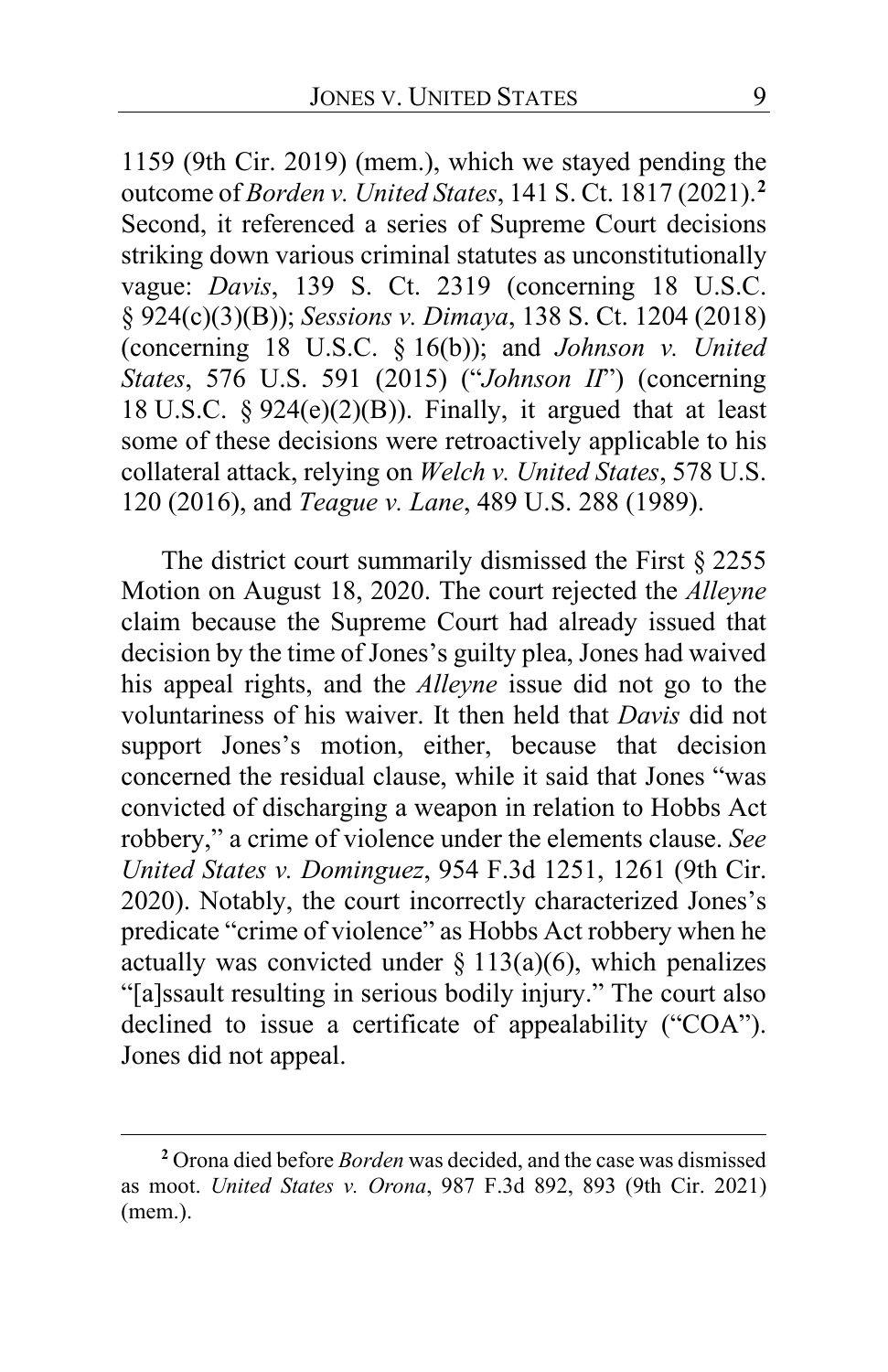Nevertheless, on November 16, 2020, a panel of this court issued an order stating that Jones's present application for leave to file a second or successive motion merited further briefing and directing the appointment of counsel.**[3](#page-9-0)** The panel specified that the briefing must address two issues: (1) whether 28 U.S.C. § 2244(b)(1) divests this court of jurisdiction to authorize Jones's claim, and (2) if not, whether, pursuant to *Davis*, assault resulting in serious bodily injury under 18 U.S.C.  $\S$  113(a)(6) is not a qualifying predicate crime of violence under 18 U.S.C. § 924(c), meaning that Jones's  $\S 924(c)$  conviction and sentence must be vacated.

After that order was issued, but before the government filed its brief in opposition to Jones's application, the Supreme Court issued its decision in *Borden*, holding that "[o]ffenses with a mens rea of recklessness do not qualify as violent felonies" under the elements clause of the Armed Career Criminal Act ("ACCA"), 18 U.S.C. § 924(e)(2)(B)(i). 141 S. Ct. at 1834 (plurality op.). That provision is nearly identical to the firearms charge under which Jones was convicted. *Compare* 18 U.S.C.

<span id="page-9-0"></span>**<sup>3</sup>** Jones did not indicate at the time he filed his successive motion with this court that the First § 2255 Motion was still pending before the district court. Typically, if a pro se petitioner files an application under § 2244(b)(3) requesting leave to file a new habeas action while his first habeas motion or application remains pending, the court of appeals is obligated to construe the application as a motion to amend the earlierfiled action. *Goodrum v. Busby*, 824 F.3d 1188, 1194 (9th Cir. 2016). Here, though, because the panel of this court was unaware of the earlierfiled pending motion, it "d[id] not have an obligation to research the status of earlier-filed petitions to determine whether a *pro se* petitioner is requesting leave to file a petition that is not in fact second or successive." *Id.* at 1195. And, in any event, the district court had already denied Jones's First § 2255 Motion by the time our court issued the briefing order.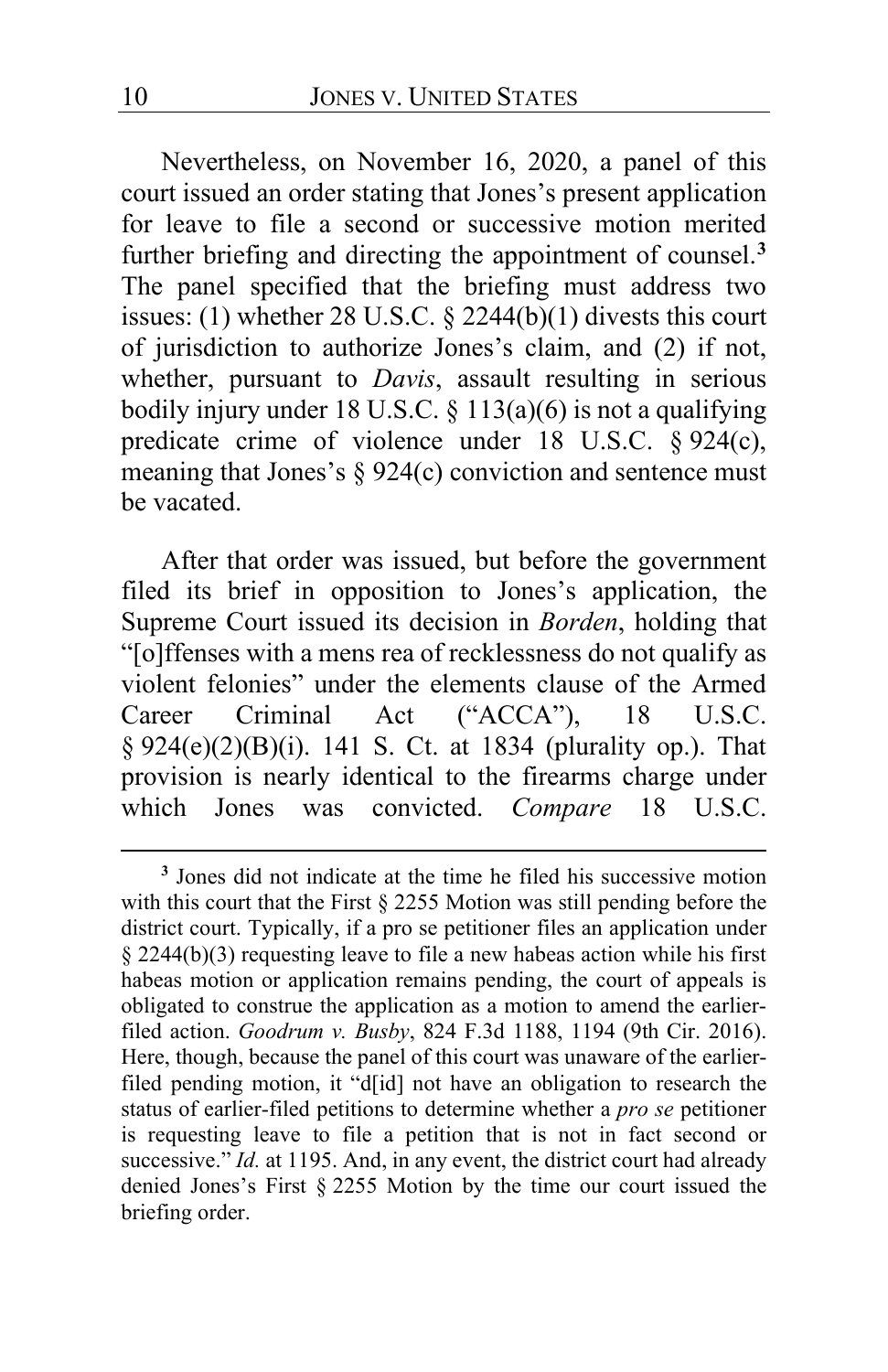§ 924(e)(2)(B)(i) (defining "violent felony" as felony that "has as an element the use, attempted use, or threatened use of physical force against the person of another"), *with id.*   $§$  924(c)(3)(A) (defining "crime of violence" as a felony that "has as an element the use, attempted use, or threatened use of physical force against the person or property of another"). The government now concedes that assault resulting in serious bodily injury under  $\S$  113(a)(6) "no longer qualifies as a predicate crime of violence under  $\S 924(c)$ ," because it can be committed recklessly.

#### II. Analysis

Before addressing Jones's arguments, we summarize the provisions of the Antiterrorism and Effective Death Penalty Act of 1996, Pub. L. No. 104-132, 110 Stat. 1214 (codified as relevant here at 28 U.S.C. §§ 2244, 2253–55) ("AEDPA") that are implicated in this case. The statute divides the available routes for collateral attacks on a sentence according to the law under which a person is imprisoned: A person imprisoned pursuant to the judgment of a state court may apply for a writ of habeas corpus under § 2254, while a person in federal custody may move for postconviction relief under § 2255. In both instances, AEDPA limits the number of opportunities for petitioners to seek relief through "second or successive motion[s]." 28 U.S.C. § 2255(h); *see also id.*  § 2244(b) (addressing claims presented "in a second or successive habeas corpus application under section 2254"). "[T]he phrase 'second or successive' [i]s a 'term of art,'" referring to an application for relief that follows an earlier application concerning the same judgment. *Magwood v. Patterson*, 561 U.S. 320, 332 (2010) (quoting *Slack v. McDaniel*, 529 U.S. 473, 486 (2000)).

All parties agree that Jones's motion falls under § 2255, not § 2254. But before a person in federal custody can file a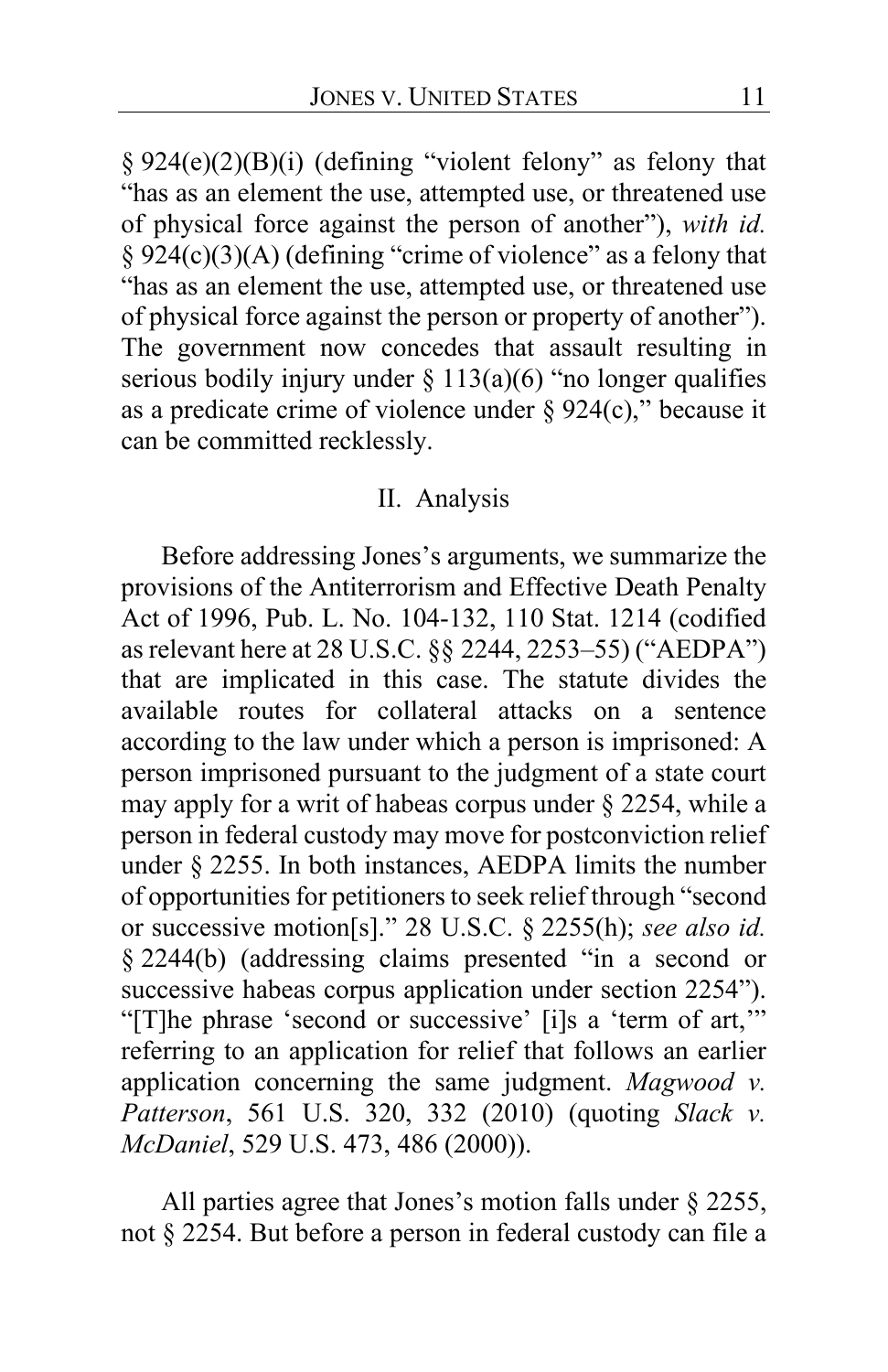second or successive motion in district court, § 2255(h) requires that a court of appeals certify the motion as follows:

> A second or successive motion must be certified as provided in section 2244 by a panel of the appropriate court of appeals to contain—

(1) newly discovered evidence that, if proven and viewed in light of the evidence as a whole, would be sufficient to establish by clear and convincing evidence that no reasonable factfinder would have found the movant guilty of the offense; or

(2) a new rule of constitutional law, made retroactive to cases on collateral review by the Supreme Court, that was previously unavailable.

# 28 U.S.C. § 2255(h).

The cross-reference to  $\S$  2244 in  $\S$  2255(h) directs the reader's attention to additional limitations. Most importantly for this case,  $\S 2244(b)(1)$  states: "A claim presented in a second or successive habeas corpus application under section 2254 that was presented in a prior application shall be dismissed." Next,  $\S$  2244(b)(2) indicates when a second or successive claim "under section 2254 that was not presented in a prior application" may survive dismissal. As in the similar (but not identical) requirements of  $\S$  2255(h), the claim must involve either a new, previously unavailable rule of constitutional law that the Supreme Court has made retroactive to cases on collateral review, *id.* § 2244(b)(2)(A),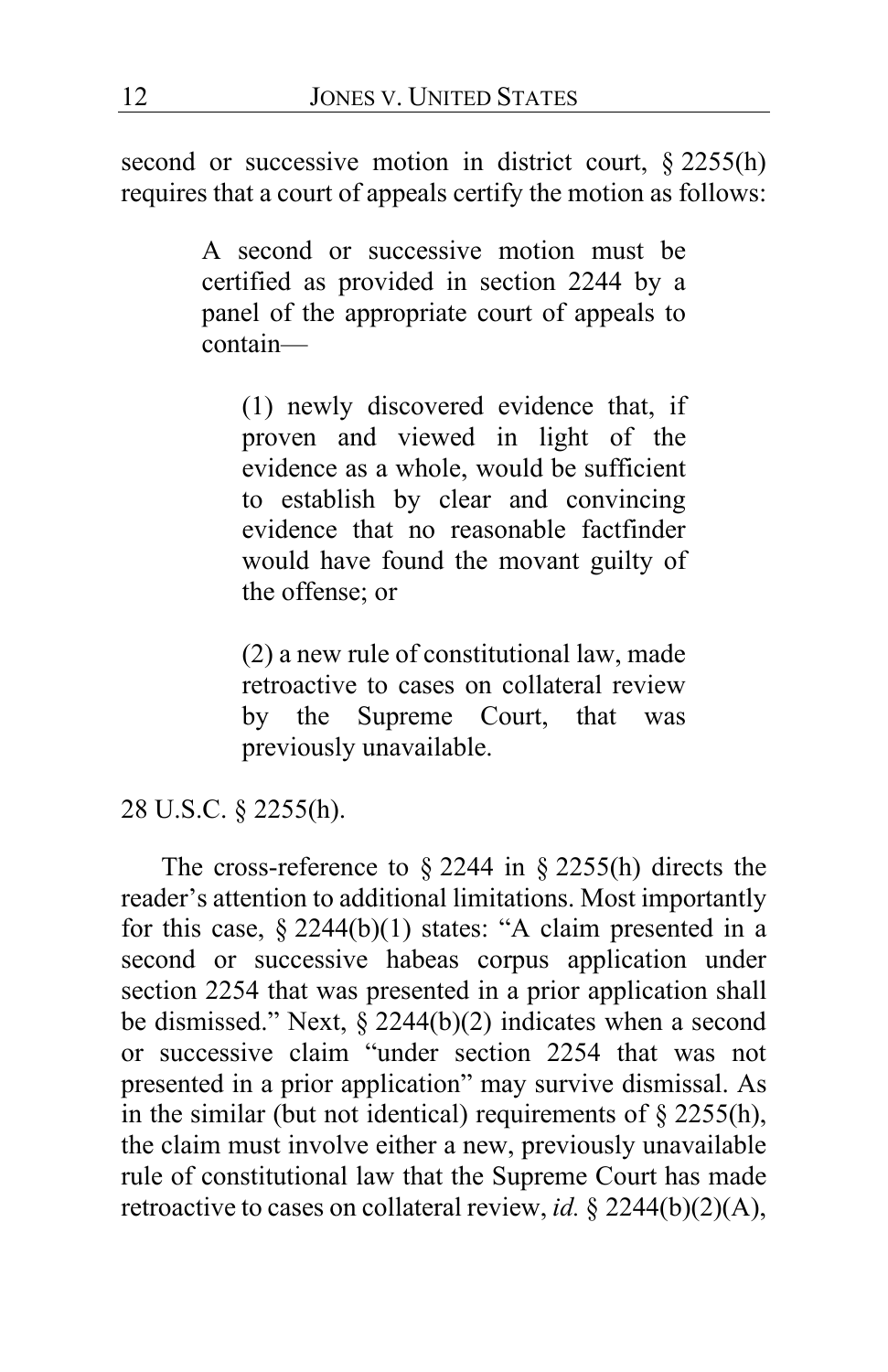or a claim where the "factual predicate" could not have been discovered earlier through due diligence, and whose facts, if proven and viewed in light of all the evidence, would "be sufficient to establish by clear and convincing evidence that, but for constitutional error, no reasonable factfinder would have found the applicant guilty of the underlying offense," *id.* § 2244(b)(2)(B); *cf. id.* § 2255(h).

Subsection 2244(b)(3) then lays out a process that a court of appeals must follow to authorize a "second or successive application permitted by this section." *Id.*  $\S$  2244(b)(3)(A). This procedure requires the court to satisfy itself that the application "makes a prima facie showing that [it] satisfies the requirements of this subsection," *id.* § 2244(b)(3)(C), and to rule on the application within thirty days after filing, *id.* § 2244(b)(3)(D).**[4](#page-12-0)** Finally, § 2244(b)(4) instructs district courts to dismiss any claim in a second or successive motion "unless the applicant shows that the claim satisfies the requirements of this section," even if the court of appeals previously certified that the motion made a prima facie showing. *Id.* § 2244(b)(4).

The threshold issue in this case is whether  $\S 2244(b)(1)$ bars Jones's § 2255 motion. Despite the question posed to

<span id="page-12-0"></span>**<sup>4</sup>** This thirty-day time limit is "hortatory," not mandatory. *Ezell v. United States*, 778 F.3d 762, 765 (9th Cir. 2015); *see also In re Siggers*, 132 F.3d 333, 336 (6th Cir. 1997) (reaching the same conclusion because "Congress has failed to specify a consequence for noncompliance with the thirty-day time limit" and "[d]ue to the press of other judicial work, it will not always be possible to rule within thirty days"). Therefore, though it has been considerably longer than thirty days since Jones filed his application for permission to file a second or successive § 2255 motion, we proceed to consider his application. *See Ezell*, 778 F.3d at 765 (noting that court can exceed time limit when a motion presents "a complex issue").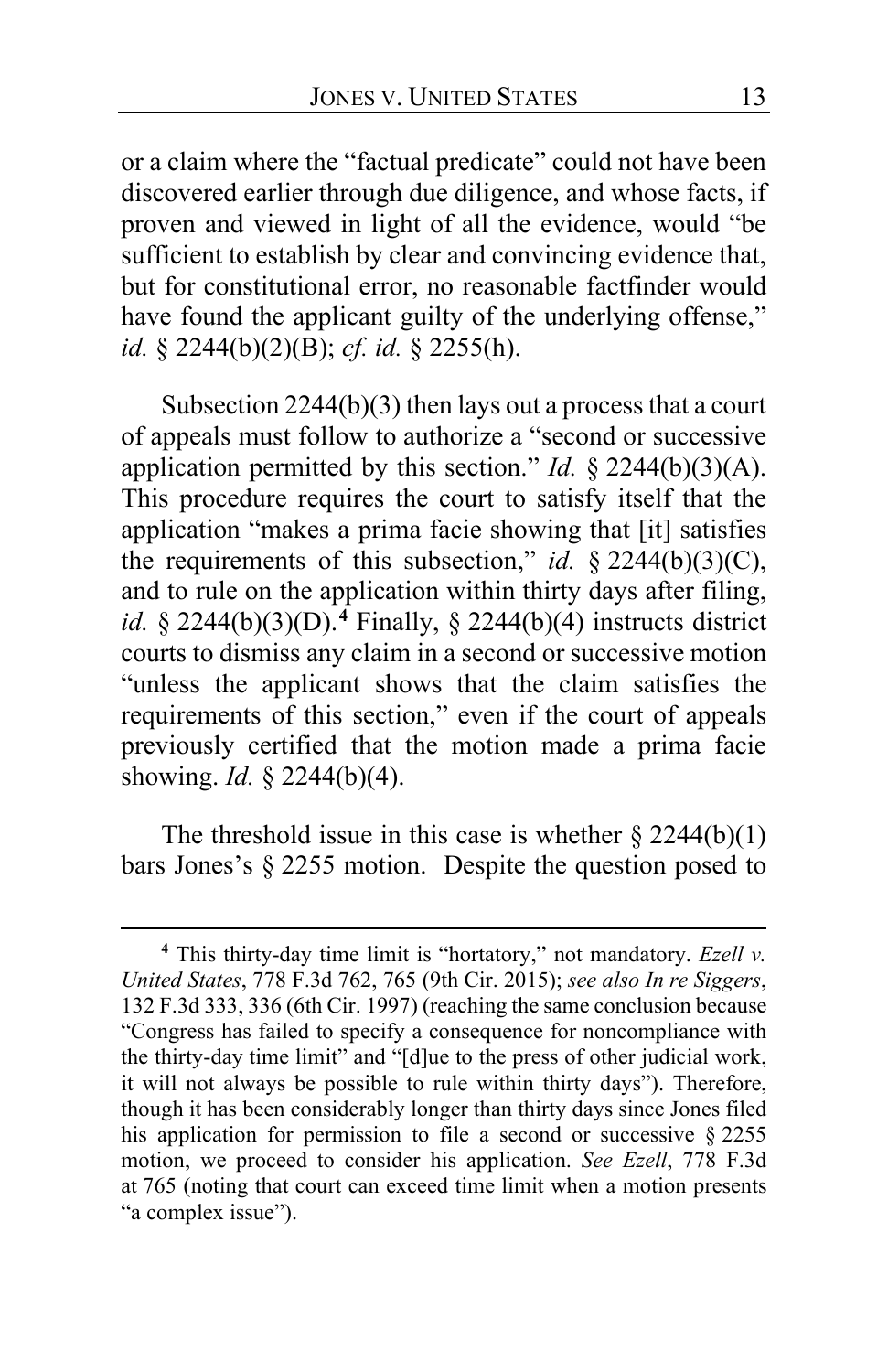the parties by a prior panel of our court, we need not reach whether  $\S 2244(b)(1)$  sets out a jurisdictional rule or a "nonjurisdictional 'claim-processing rule,'" *Gonzalez v. Thaler*, 565 U.S. 134, 141 (2012) (quoting *Kontrick v. Ryan*, 540 U.S. 443, 454–455 (2004)), because even assuming it is jurisdictional, we conclude that § 2244(b)(1) does *not* apply to § 2255 claims. The upshot is that even if Jones previously presented his *Davis* claim, we analyze both his *Davis* and *Borden* claims under the test laid out in § 2255(h).

# A. Whether § 2244(b)(1) Governs § 2255 Motions

Section 2255(h) specifies that "[a] second or successive motion must be certified as provided in section 2244." 28 U.S.C. § 2255(h). Section  $22\overline{4}(b)(1)$ , in turn, states that "[a] claim presented in a second or successive habeas corpus application *under section 2254* that was presented in a prior application shall be dismissed." *Id.* § 2244(b)(1) (emphasis added). Thus, the key question is whether  $\S 2244(b)(1)$  also applies to claims brought in second or successive motions for postconviction relief *under § 2255*. If § 2244(b)(1) did apply—at least if it set out a rule governing our jurisdiction to consider an application—then we would have to deny the application to the extent Jones has presented the same claim twice. But if it does not apply, then we must still conduct a § 2255(h) inquiry even if Jones has asserted the same claim before.

Our court has not yet confronted this question, but our sister circuits are split.**[5](#page-13-0)** The Second, Third, Fifth, Seventh,

<span id="page-13-0"></span>**<sup>5</sup>** The dissent acknowledges that "we have never specifically held that § 2244(b)(1) applies to § 2255 motions" but notes that our court appeared to assume that  $\S 2244(b)(1)$  would apply to such motions in *Moore v. Reno*, 185 F.3d 1054 (9th Cir. 1999). *See* Dissent at [26](#page-25-0)[–27.](#page-26-0) In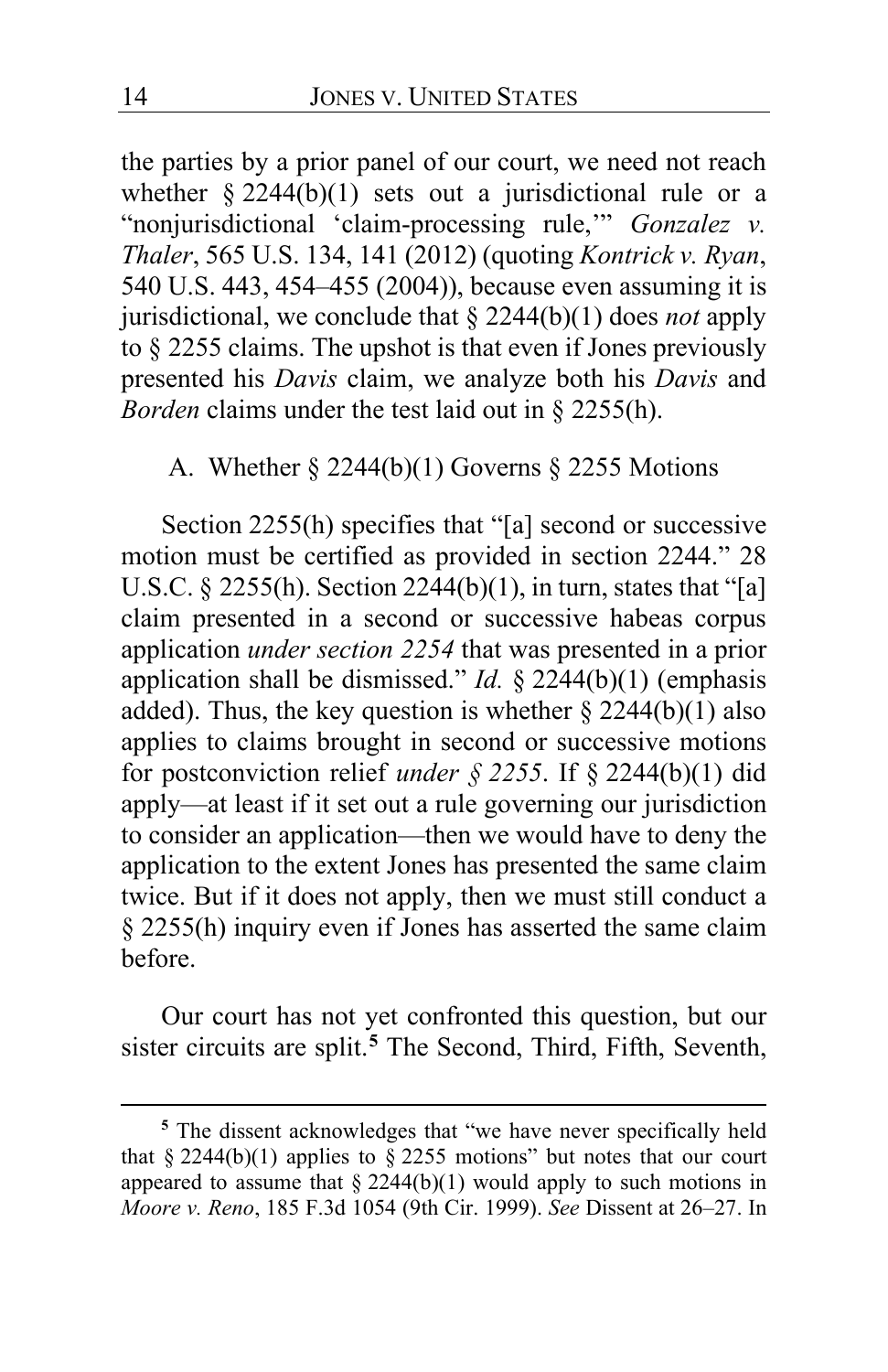Eighth, and Eleventh Circuits consider § 2244(b)(1) to apply to federal prisoners seeking relief under § 2255. *See Winarske v. United States*, 913 F.3d 765, 768–69 (8th Cir. 2019); *In re Bourgeois*, 902 F.3d 446, 447 (5th Cir. 2018); *In re Baptiste*, 828 F.3d 1337, 1339 (11th Cir. 2016) (per curiam); *United States v. Winkelman*, 746 F.3d 134, 135 (3d Cir. 2014); *Gallagher v. United States*, 711 F.3d 315, 315 (2d Cir. 2013) (per curiam); *Taylor v. Gilkey*, 314 F.3d 832, 836 (7th Cir. 2002). Other courts, including our own, have been more circumspect, merely noting the issue without deciding it. *See Young v. United States*, 22 F.4th 1115, 1121 n.4 (9th Cir. 2022); *Moore v. United States*, 871 F.3d 72, 78 (1st Cir. 2017); *United States v. Winestock*, 340 F.3d 200, 205 (4th Cir. 2003), *abrogated in part on other grounds by United States v. McRae*, 793 F.3d 392 (4th Cir. 2015).

The Sixth Circuit has taken the opposite view that  $\S 2255$ relief is not covered by the language of  $\S 2244(b)(1)$ .

*Moore*, the petitioner filed a § 2241 petition for habeas relief in the district court, and the district court dismissed the petition on the grounds that the petitioner had failed to show that  $\S$  2255 was an inadequate remedy. 185 F.3d at 1054–55. We affirmed the district court's conclusion. *Ibid.* In the final paragraph of the opinion, we noted in dictum that the petitioner's claim would have failed even if we had construed it as an application to file a successive  $\S$  2255 motion. In one unreasoned sentence, we said that "§ 2244(b) requires the dismissal of a successive petition unless 'the claim relies on a new rule of constitutional law' or 'the factual predicate for the claim could not have been discovered previously through the exercise of due diligence.' 28 U.S.C. § 2244(b)(1) and (2) (1998)." *Id.* at 1055. We are not bound by this unreasoned dictum. *See United States v. McAdory*, 935 F.3d 838, 843 (9th Cir. 2019) ("[W]e are not bound by a prior panel's comments made casually and without analysis, . . . uttered in passing without due consideration of the alternatives, or . . . [done as] a prelude to another legal issue that commands the panel's full attention." (quotation marks omitted)).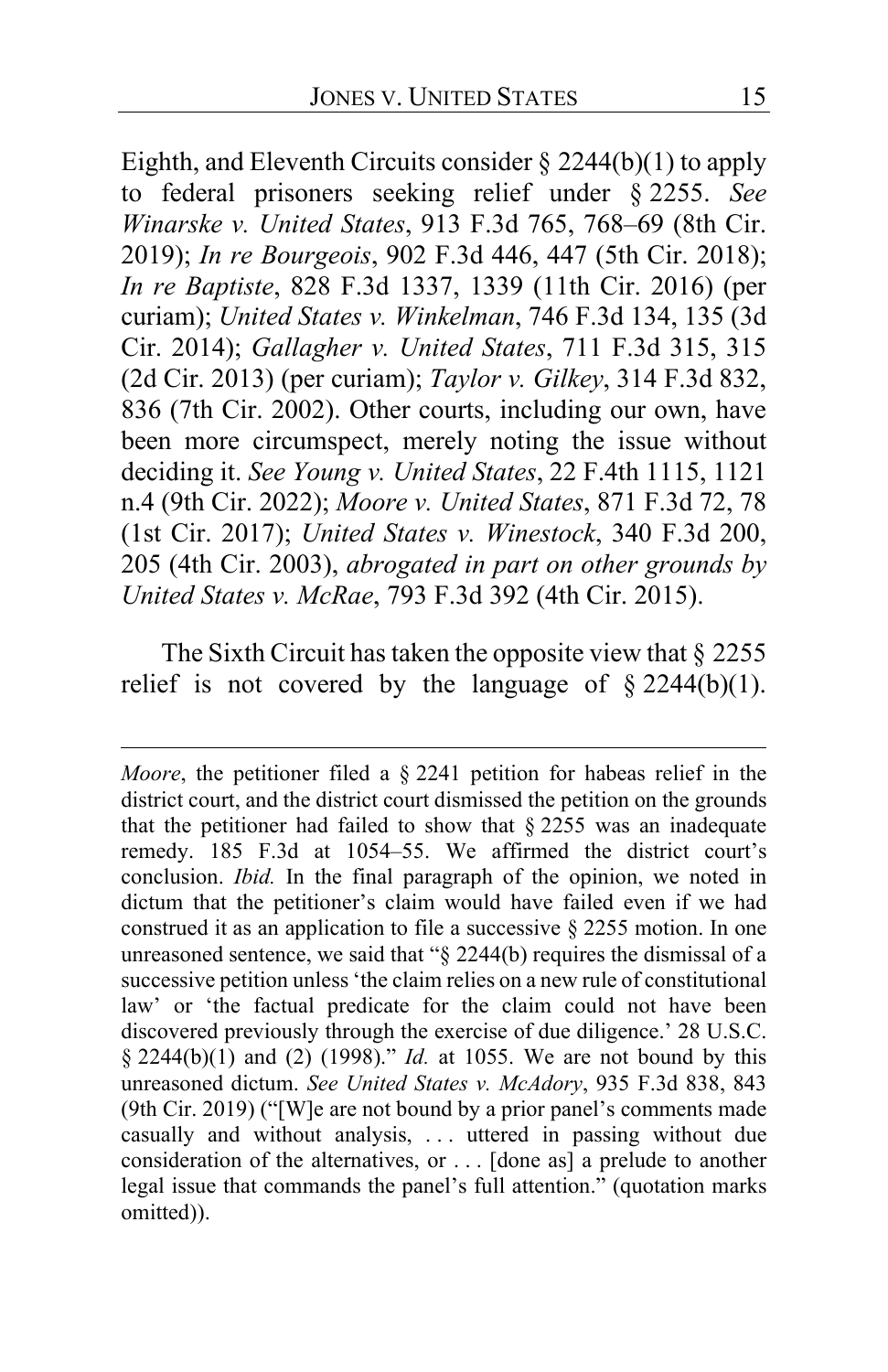*Williams v. United States*, 927 F.3d 427, 434 (6th Cir. 2019). The government also takes the position that the  $\S 2244(b)(1)$ does not cover § 2255 motions. It adopted a similar stance in a recent filing before the Supreme Court, and though the Court denied certiorari in that case, one Justice wrote separately to express doubt that  $\S 2244(b)(1)$  addresses federal prisoners' motions filed under § 2255. *See Avery v. United States*, 140 S. Ct. 1080, 1080 (2020) (mem.) (Kavanaugh, J., statement respecting denial of certiorari); Brief for the United States in Opposition at 10, 13, *Avery v. United States*, 140 S. Ct. 1080 (2020) (No. 19-633).

In our view, the Sixth Circuit has the better of the debate. The plain text of  $\S 2244(b)(1)$  by its terms applies only to state prisoners' applications "under section 2254"—not federal prisoners' motions under § 2255. *See Williams*, 927 F.3d at 434–35. Courts reaching the other conclusion have reasoned that because  $§$  2255 does not specify procedures for certifying second or successive motions and cross-references § 2244 in its entirety, the bar on previously presented claims in § 2244(b)(1) must also apply in the federal-prisoner context. *See, e.g.*, *Bradford*, 830 F.3d at 1275–76 (explaining view that § 2255 "expressly tells us to incorporate the certification provisions of § 2244 that are contained in  $\S 2244(b)$ ," and that " $\S 2255(h)$  incorporates the whole range of procedures and limitations set out in § 2244(b)(1),  $(b)(3)$ , and  $(b)(4)$ "). That reading, however, overlooks that  $\frac{2244(b)}{b}$  is divided into provisions that expressly specify their applicability to "a second or successive habeas corpus application *under section 2254*" (emphasis added)—namely  $\frac{1}{8}$  2244(b)(1) and (b)(2)—and those that do not indicate whether they apply only to § 2254 applications—§ 2244(b)(3) and (b)(4). "A statute should be construed so that effect is given to all its provisions." *Hibbs v. Winn*, 542 U.S. 88, 101 (2004) (citation omitted). If we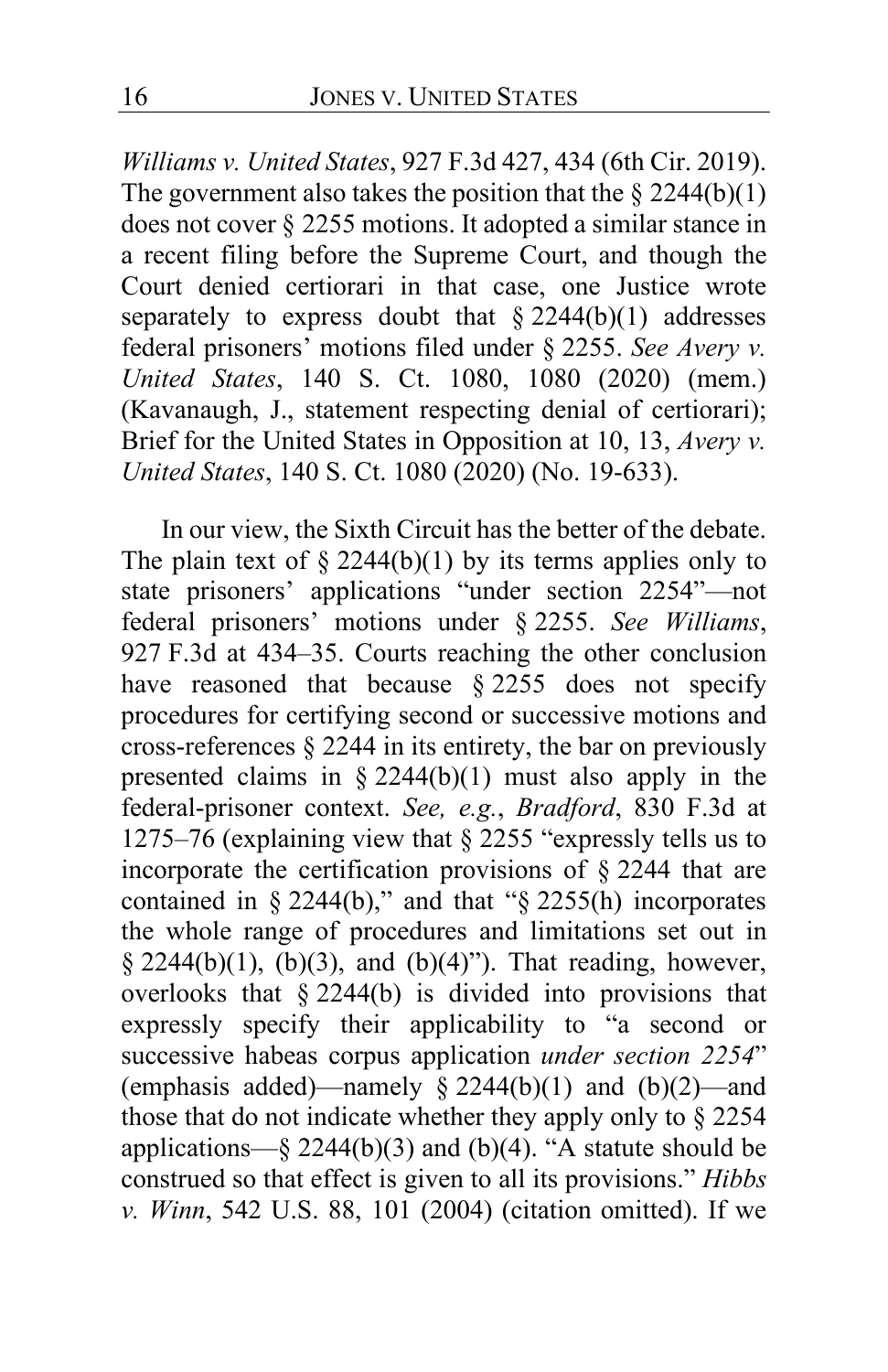were to ignore the "under section 2254" language in  $§$  2244(b)(1) and (b)(2), that text would become superfluous.

Statutory structure further supports this reading. Recall that  $\S$  2255(h) and  $\S$  2244(b)(2) each set out tests that courts of appeals must apply in order to authorize second or successive applications: In both instances, an applicant must (broadly speaking) show either new facts that would create clear and convincing evidence of innocence for any reasonable factfinder, or a new, previously unavailable rule of constitutional law that the Supreme Court has made retroactive to cases on collateral review. *See* 28 U.S.C. §§ 2244(b)(2), 2255(h). The tests also differ in important ways.**[6](#page-16-0)** And § 2254, unlike § 2255, contains no standard for authorizing second or successive applications. Consequently, when  $\S 2244(b)(2)$  specifies that it governs claims "under section 2254," it provides a single test for courts to evaluate an applicant's prima facie case for habeas relief from state proceedings, but if it were also to apply to § 2255, it would overlap with § 2255(h) and likely conflict with that provision's requirements.

The Eleventh Circuit in *Bradford* recognized as much, reasoning that although § 2255(h) "incorporat[es] every other part of  $\S$  2244(b)," it did not incorporate  $\S$  2244(b)(2), and so avoided the possibility of subjecting prisoners to

<span id="page-16-0"></span> $6$  For example, while  $\frac{6}{9}$  2244(b)(2) requires a claim resting on newly discovered facts to be one where "the factual predicate for the claim *could not have been discovered previously through the exercise of due diligence*," and that "the facts underlying the claim ... would be sufficient to establish by clear and convincing evidence that, *but for constitutional error*, no reasonable factfinder would have found the applicant guilty of the underlying offense," *see* 28 U.S.C.  $\frac{\sqrt{2244(b)(2)(B)}}{2}$  (emphases added),  $\frac{\sqrt{2255(h)}}{2}$  contains no due-diligence or constitutional-error requirement, *see id.* § 2255(h)(1).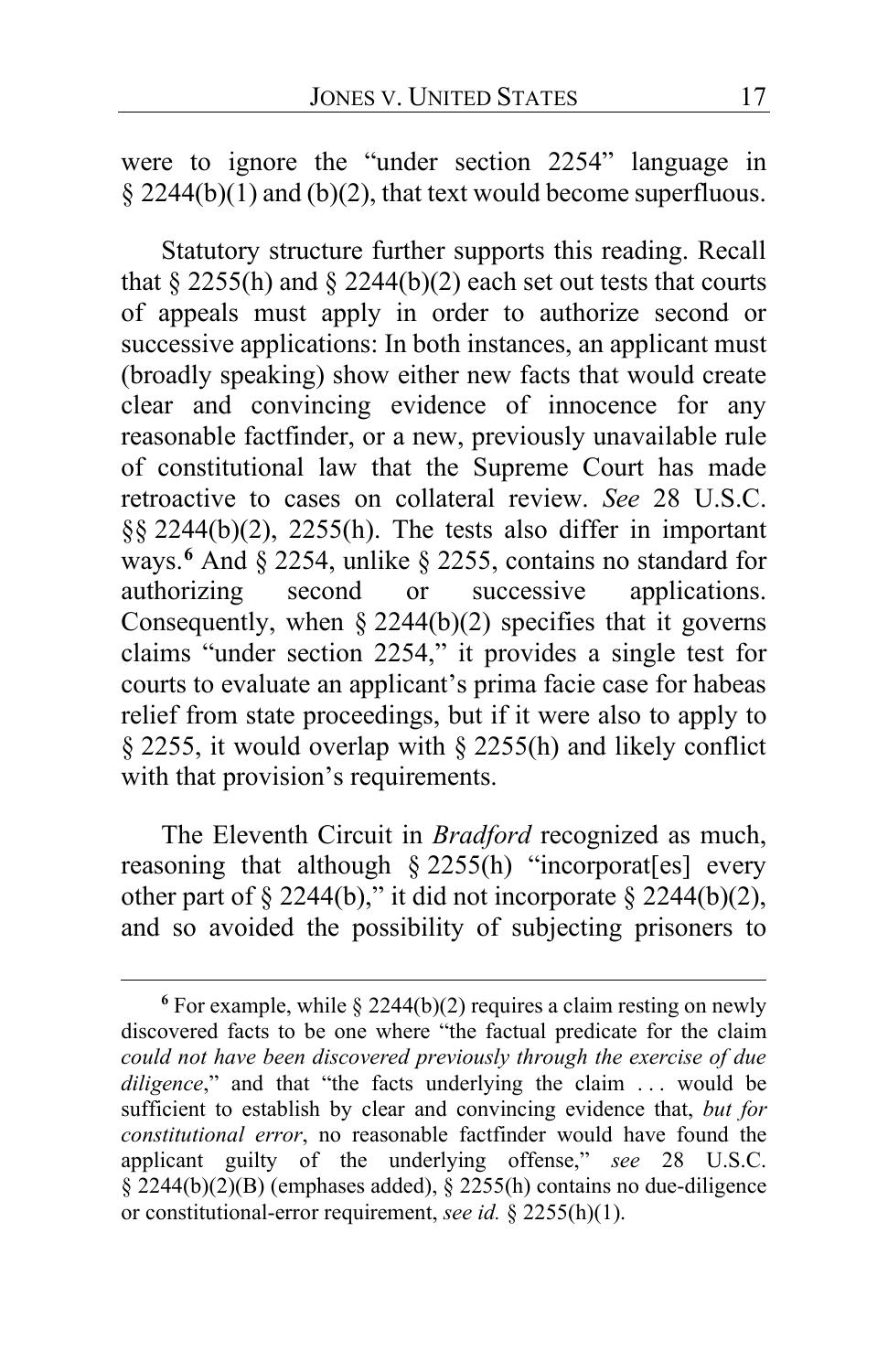inconsistent requirements. 830 F.3d at 1276 n.1. While that court thought that the logical difficulty posed by applying  $\S$  2244(b)(2) to  $\S$  2255 motions justified a departure from a general principle that  $\S 2244(b)$  applied to  $\S 2255$  in its entirety, we think the better inference is that the principle is wrong. After all, the text in  $\S 2244(b)(2)$  that limits its applicability to § 2254 is identical to the text in § 2244(b)(1), and "the normal rule of statutory construction assumes that identical words used in different parts of the same act are intended to have the same meaning." *Sorenson v. Sec'y of Treasury*, 475 U.S. 851, 860 (1986) (quotation marks omitted). We see no reason to credit the cross-reference to § 2254 in § 2244(b)(2) but ignore it in § 2244(b)(1).

Nor does this interpretation result in a strained reading of § 2255(h). That provision is fairly read to refer to the procedures outlined in  $\S$  2244(b)(3). Pursuant to that subsection, an applicant must move for authorization in the court of appeals, *id.* § 2244(b)(3)(A); a panel of the court of appeals must convene to determine the motion, *id.*   $\frac{2244(b)(3)(B)}{2244(b)(3)(B)}$ ; the panel must determine that the application makes "a prima facie showing that [it] satisfies the requirements of this subsection," *id.* § 2244(b)(3)(C); and the court must issue a non-appealable decision within thirty days, *id.* § 2244(b)(3)(D)–(E). "[I]t makes no linguistic sense to direct a court to 'certif[y] as provided in section 2244[ (b)(1) ]' that a motion contains the threshold conditions discussed in  $\S$  2255(h)," because subsection (b)(1) contains no certification procedures. *Williams*, 927 F.3d at 435 (second and third alterations in original). Rather, "what makes linguistic sense is to direct a court to certify that those preconditions are met in accordance with the procedures laid out in § 2244(b)(3)." *Ibid.*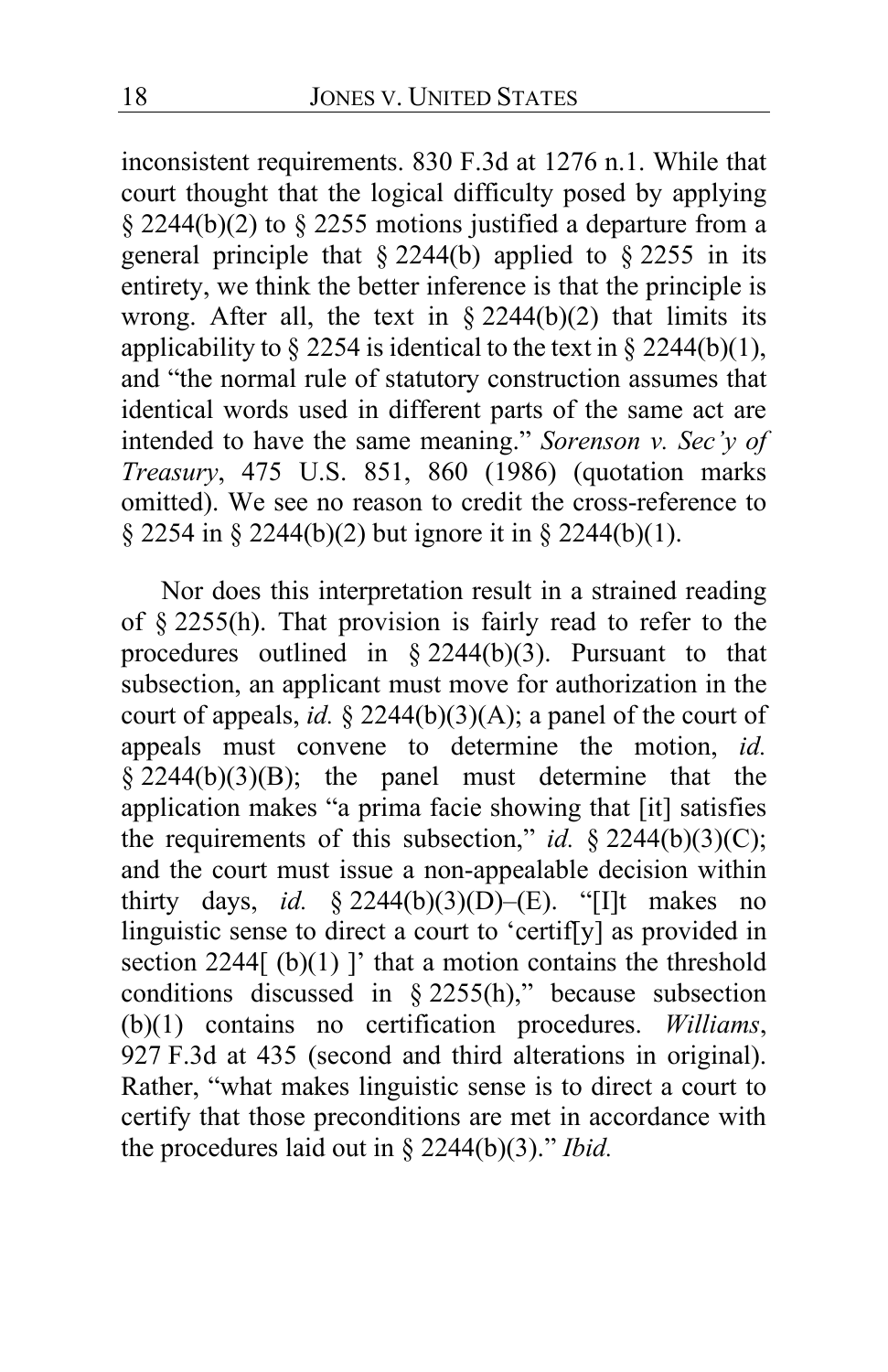Some courts that have applied  $\S 2244(b)(1)$  to  $\S 2255$ have also relied on policy considerations and the purposes of AEDPA. On that view, "it would be odd indeed if Congress had intended to allow federal prisoners to refile precisely the same non-meritorious motions over and over again while denying that right to state prisoners." *Baptiste*, 828 F.3d at 1339; *see also Bourgeois*, 902 F.3d at 448. The idea seems to be that allowing federal prisoners to file multiple collateral attacks would hamper Congress's goals in enacting AEDPA—which, according to the Supreme Court, were "to further the principles of comity, finality, and federalism," *Williams v. Taylor*, 529 U.S. 420, 436 (2000) because doing so would threaten to repeatedly reopen cases through collateral attacks. *See, e.g.*, *White v. United States*, 371 F.3d 900, 901 (7th Cir. 2004).

But the policy interests underlying AEDPA do not counsel in favor of applying  $\S$  2244(b)(1) to  $\S$  2255 motions. To begin with, comity and federalism concerns arise when a federal court reviews a state-court conviction, but not when it reviews a federal conviction. *See Coleman v. Thompson*, 501 U.S. 722, 731 (1991) (referring to the need to give states "the first opportunity" to correct violations of state prisoners' federal rights); *McCleskey v. Zant*, 499 U.S. 467, 493 (1991) (referring to "the State's interest in the finality of its criminal judgments"). Such concerns do not occur when a federal court of appeals reviews the judgment of a federal district court. *See Williams*, 927 F.3d at 436 n.6. Moreover, though we do not question Congress's purpose in ensuring the finality of criminal judgments, a reading of  $\S$  2244(b)(1) that permits the same claims to be presented in second or successive § 2255 motions does not contravene that goal: Even though this interpretation may result in more applications for leave to file such motions before courts of appeals, it is doubtful that this would produce a wave of new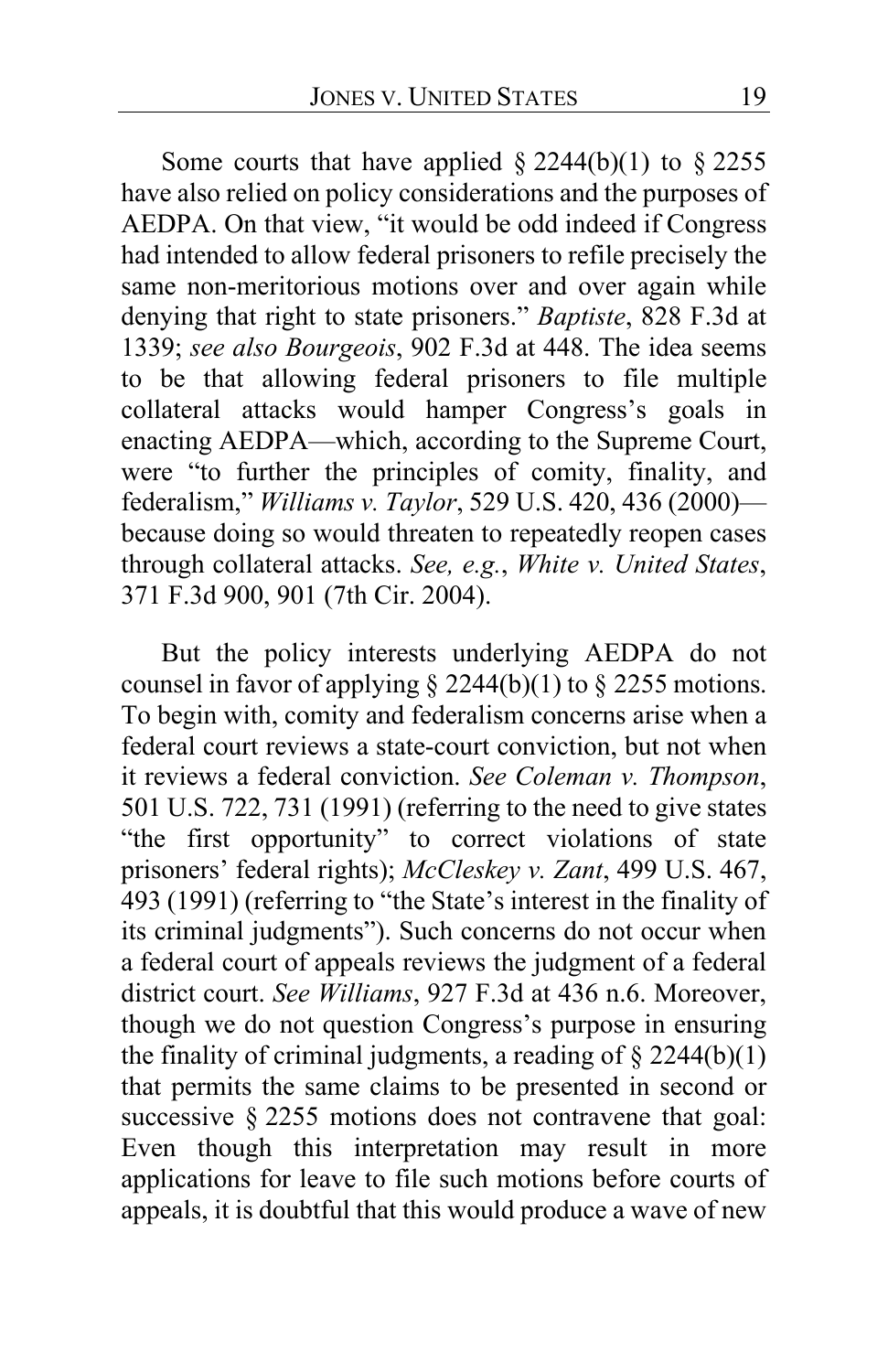district-court postconviction proceedings. After all, even previously presented claims must satisfy the gatekeeping test in § 2255(h), and as illustrated below, motions that failed before very likely will fail if presented again. *See infra* Section II.B.

In short, policy considerations, to the extent they cut against the text at all, are insufficient to overcome the language and structure of § 2244(b)(1). *Cf. Williams*, 927 F.3d at 427 (rejecting reading of  $\S$  2244(b)(1) that "is an unjustifiable contravention of plain statutory text"). We therefore hold that this provision does not apply to second or successive motions under § 2255. Consequently, we turn to the ultimate issue: whether Jones satisfies the requirements of § 2255(h) to bring a second or successive motion.

B. Authorization to File a Second or Successive Motion Under § 2255(h)

Jones does not rest his second or successive motion on new evidence, *see* 28 U.S.C. § 2255(h)(1), so we may authorize his motion only if it makes a prima facie showing that it relies on "a new rule of constitutional law, made retroactive to cases on collateral review by the Supreme Court, that was previously unavailable," 28 U.S.C. §2255(h)(2); *see id.* § 2244(b)(3). Jones points to *Davis* and *Borden* in support of his motion. We consider each claim in turn.**[7](#page-19-0)**

<span id="page-19-0"></span>**<sup>7</sup>** Jones's appellate waiver in his plea agreement does not remove our jurisdiction to consider whether to certify his second or successive motion. *See United States v. Jacobo Castillo*, 496 F.3d 947, 949–50 (9th Cir. 2007) (en banc). A waiver in a plea agreement does not speak to a court's "authority to adjudicate a case," but rather to the success of a party's arguments and the procedures "by which the court prescribes the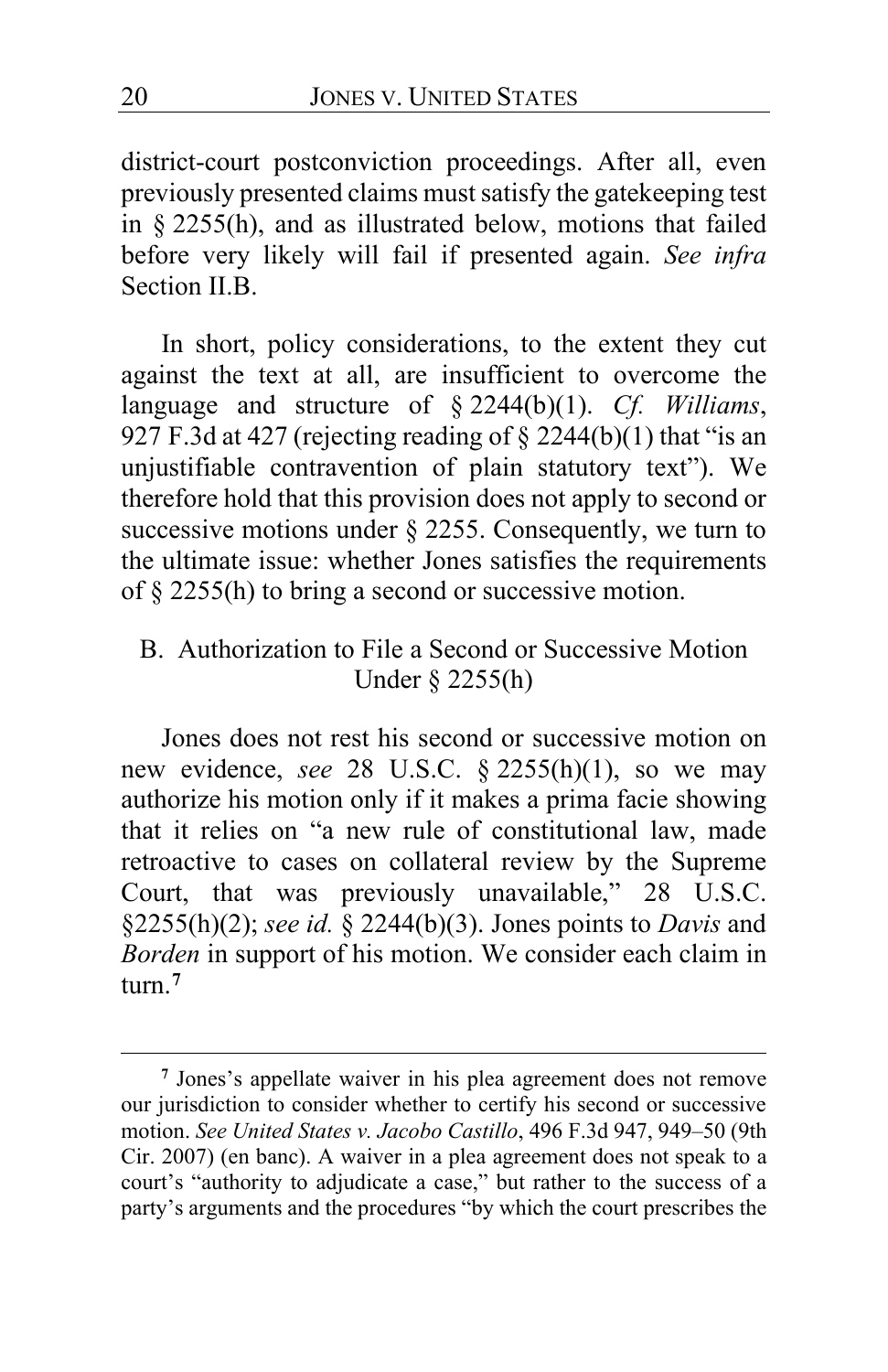### *1. Davis*

Jones has not made the necessary prima facie showing with respect to his *Davis* claim, because it is not "previously unavailable." Instead, he presented the claim to the district court in the First § 2255 Motion. Though that court erroneously characterized his predicate offense, it held on the merits that he was not entitled to relief, and Jones did not appeal that decision.

Jones presented his *Davis* claim in a pro se motion for appointment of counsel that he filed along with his First § 2255 Motion. The district court construed that motion as a § 2255 motion stating a *Davis* claim, despite the idiosyncratic filing. This approach was proper, as courts should liberally construe pro se submissions. *See Erickson*, 551 U.S. at 94; *Ross v. Williams*, 950 F.3d 1160, 1173 n.19 (9th Cir. 2020) (en banc). However, the district court then denied Jones's motion, reasoning that because *Davis* invalidated only §  $924(c)(3)(B)$  and his predicate offense was Hobbs Act robbery, which is a crime of violence under § 924(c)(3)(A), Jones's conviction was constitutional. This analysis was plainly wrong. Hobbs Act robbery is a crime of violence under the elements clause. *Dominguez*, 954 F.3d at 1261; *see* 18 U.S.C. § 1951(a). But Jones's predicate offense was assault resulting in serious bodily injury under 18 U.S.C.

orderly conduct of its business." *Id.* at 952. In other words, a plea agreement may have "preclusive effect"—and a district court can rely on a waiver in such an agreement to deny postconviction relief even when we authorize a second or successive motion—but it does not have a jurisdictional effect. *Id.* at 957 (emphasis omitted). While *Jacobo Castillo* concerned a direct appeal, its reasoning is equally applicable in cases on collateral review. Though we may have discretion to consider Jones's waiver at this stage, we decline to do so, as his claims fail regardless of the waiver.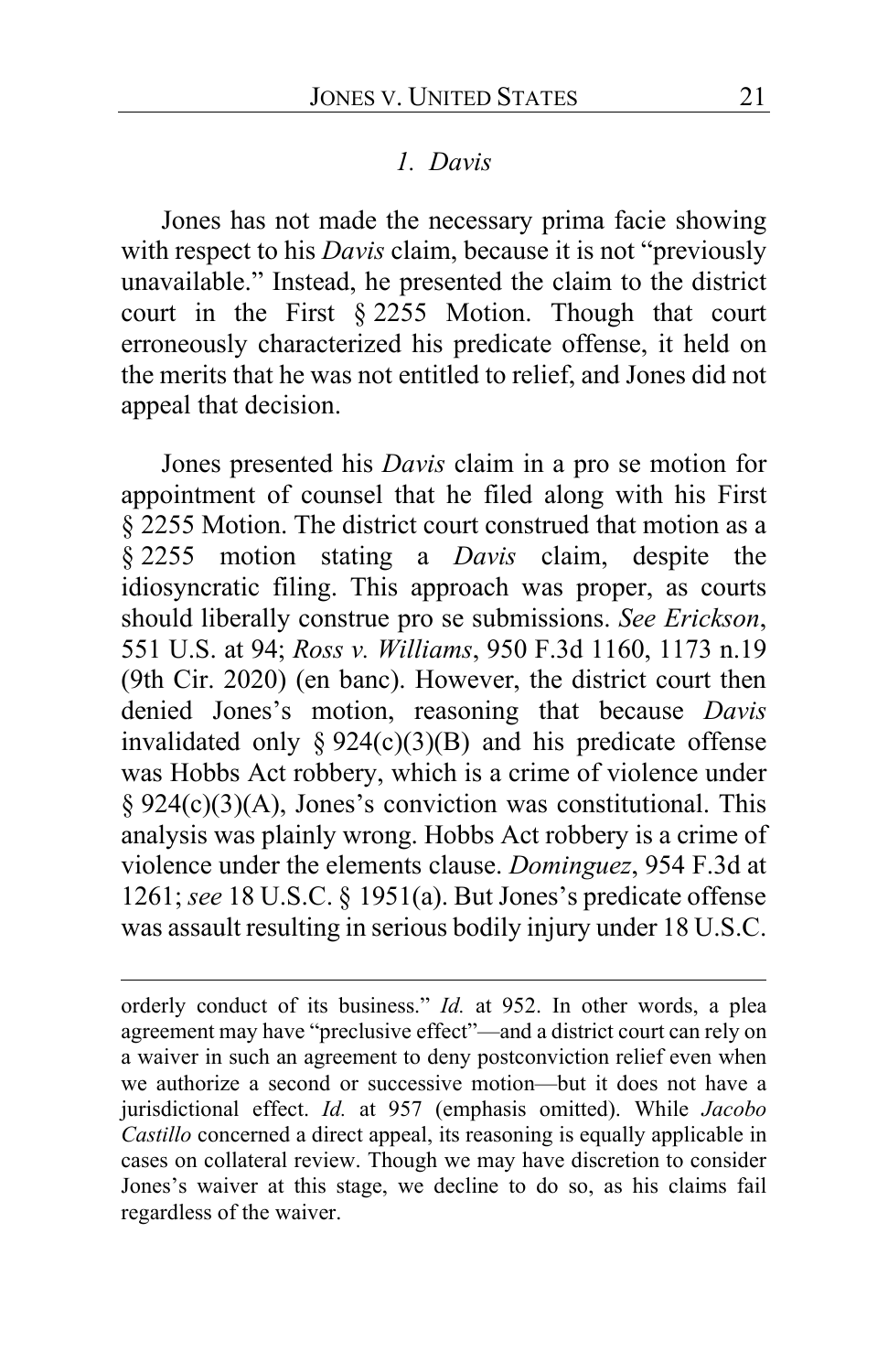§ 113(a)(6). Therefore, the court should have asked whether  $§ 113(a)(6)$  qualified as a crime of violence under the elements clause.

Yet the district court's error does not mean that Jones's *Davis* claim was "previously unavailable." 28 U.S.C. § 2255(h)(2). For a petition to be second or successive, it must "raise[ ] claims that were or *could have been* adjudicated on the merits." *McNabb v. Yates*, 576 F.3d 1028, 1029 (9th Cir. 2009) (per curiam) (emphasis added). A claim is decided on the merits "[i]f the district court either considers and rejects the claims or determines that the underlying claim will not be considered by a federal court." *Ibid.* Here, Jones's *Davis* claims could have been considered and rejected by the district court; indeed, the district court's opinion demonstrates that although it made an error in characterizing Jones's predicate offense, it considered his argument.

To remedy the district court's error, Jones could have attempted an appeal. Although the district court declined to issue a COA, Jones could have sought a COA from our court. *See* 28 U.S.C. § 2253(c); 9th Cir. R. 22-1. But the district court's error does not give us license to authorize a second or successive motion for a claim that was previously available. Consequently, though *Davis* offers Jones no grounds for postconviction relief, we also consider whether he can rely on *Borden* instead.

# *2. Borden*

Jones's *Borden* claim also fails to make a prima facie showing under § 2255(h)(2) because *Borden* did not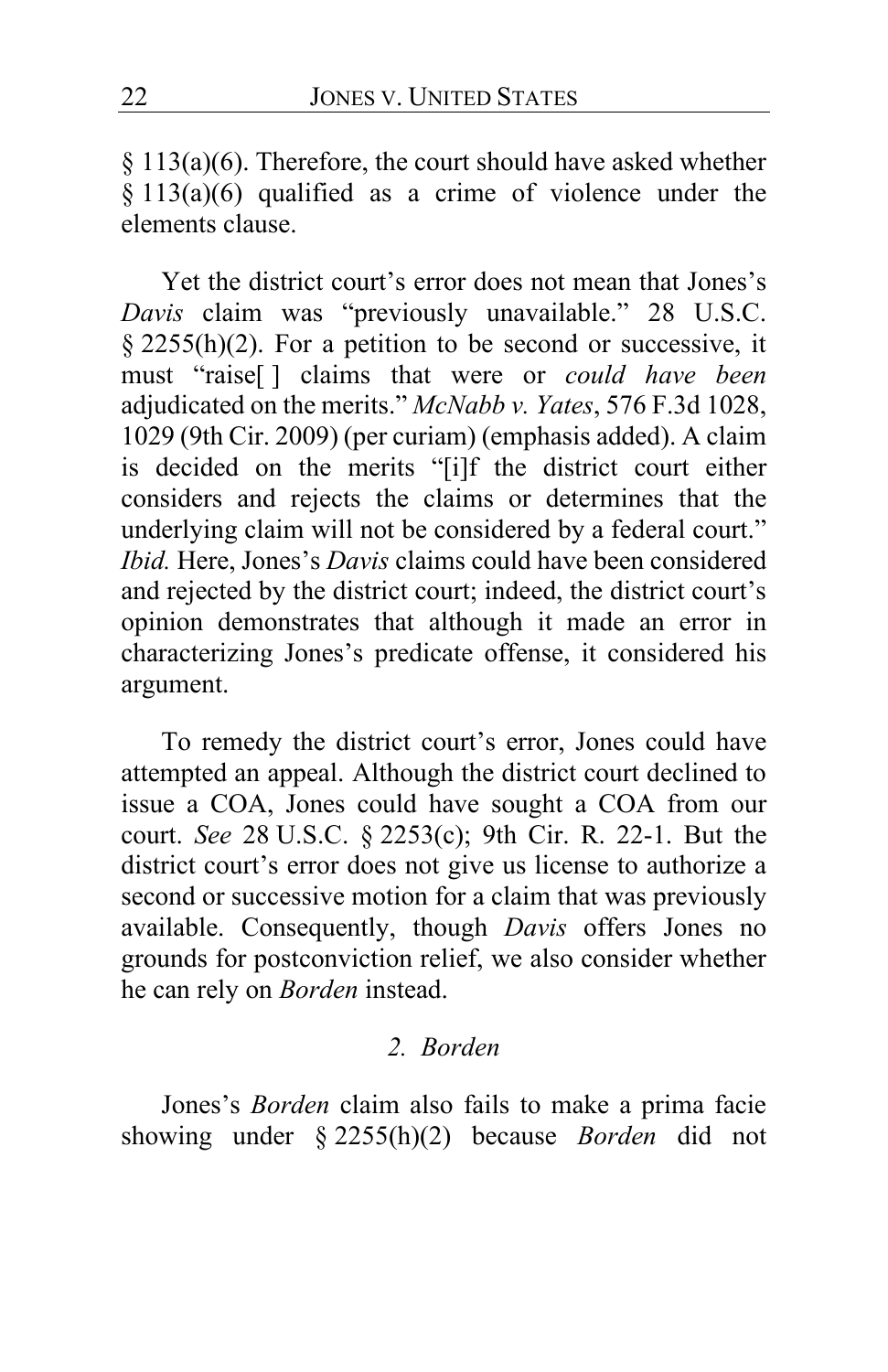announce a new "constitutional" rule. *Ezell v. United States*, 778 F.3d 762, 766 (9th Cir. 2015).**[8](#page-22-0)**

In *Borden*, the Supreme Court held that the ACCA's definition of "violent felony" in its elements clause, 18 U.S.C. §  $924(e)(2)(B)(i)$ , which is nearly identical to the elements clause for a "crime of violence" under 18 U.S.C. § 924(c)(3)(A), did not include offenses committed recklessly. *See Borden*, 141 S. Ct. at 1825 (plurality op.); *id.* at 1834 (Thomas, J., concurring in the judgment). Because an assault resulting in serious bodily injury under § 113(a)(6) can be committed recklessly, after *Borden* it cannot qualify as a predicate offense under  $\S 924(c)(3)(A)$ . *See United States v. Benally*, 19 F.4th 1250, 1258 (10th Cir. 2021). The government concedes this point.

The chief difficulty with Jones's claim is that *Borden* did not announce a new rule of *constitutional* law, but rather was a statutory-interpretation decision. In *Ezell*, we denied an application to file a second or successive motion under  $§$  2255(h)(2), in part because the decision on which the application relied, *Descamps v. United States*, 570 U.S. 254 (2013), merely interpreted the ACCA by indicating when certain crimes qualified as violent felonies under that statute.

<span id="page-22-0"></span>**<sup>8</sup>** It is somewhat unclear whether Jones actually raised a *Borden* claim in his application to file a second or successive motion, as that decision was issued well after he submitted his application. However, he cited Ninth Circuit caselaw with a holding similar to that of *Borden*, and given the extensive attention the parties have now devoted to this issue, there would be little purpose served in our denying Jones's motion merely because he had not specifically mentioned *Borden* in his initial application form. *Cf. In re Embry*, 831 F.3d 377, 381–82 (6th Cir. 2016) (granting application to file second or successive § 2255 motion for claim because Supreme Court had decided to hear, but had not yet heard, case that would provide rule governing the claim).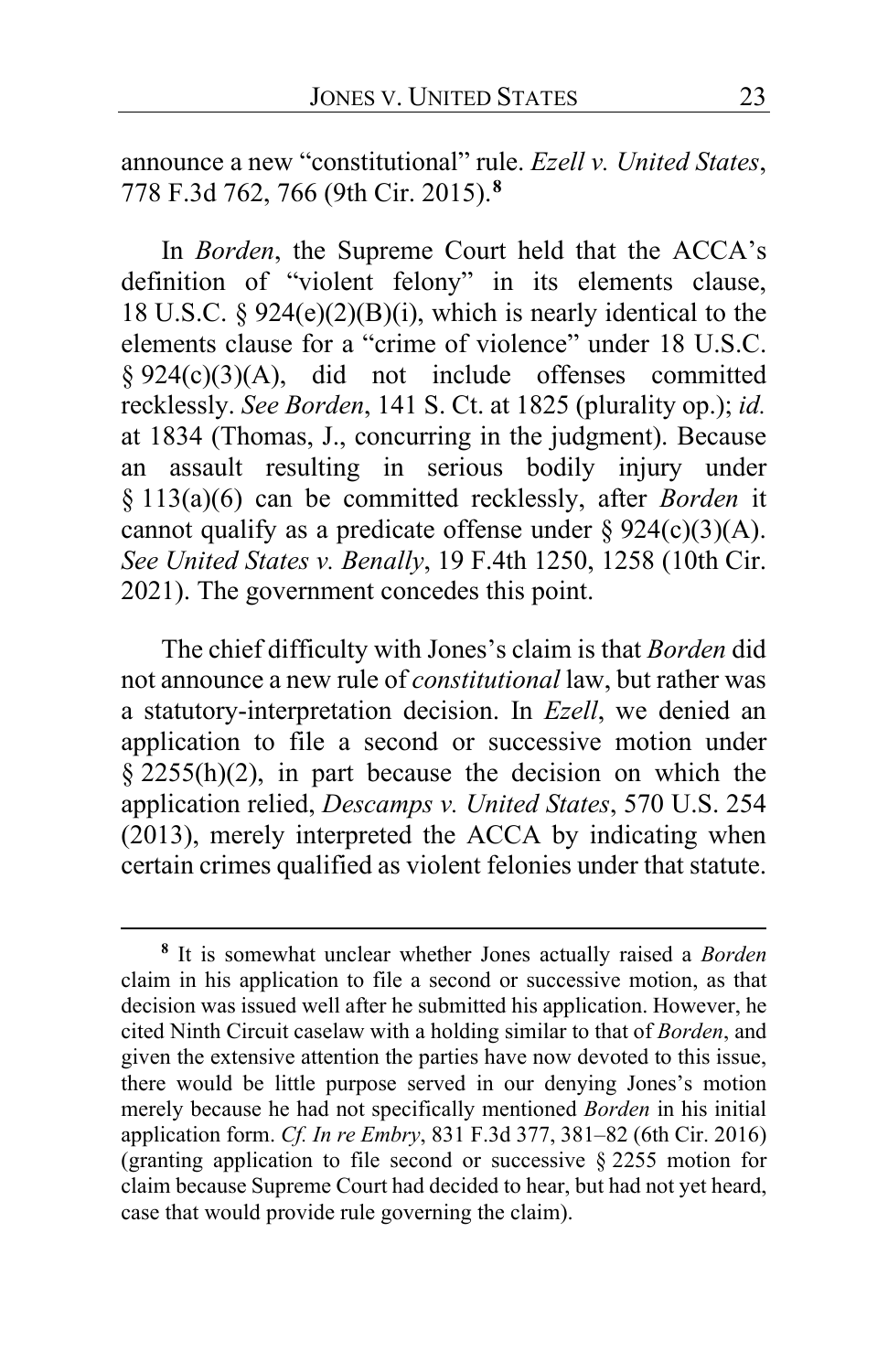778 F.3d at 766–67. Though *Descamps* may have implicated Sixth Amendment concerns, it was nonetheless a statutory decision, as the Court framed its analysis as a statutoryinterpretation exercise. *See ibid.* We took the same approach in *Garcia v. United States*, 923 F.3d 1242 (9th Cir. 2019), holding that because the applicant "fail[ed] to make a prima facie showing" that the Supreme Court decision on which he relied was a constitutional decision, the applicant did not satisfy § 2255(h)(2). *Id.* at 1244–45 (discussing *Dean v. United States*, 137 S. Ct. 1170 (2017)); *see also United States v. Reyes*, 358 F.3d 1095, 1097 (9th Cir. 2004) (per curiam).

*Borden* was a statutory-interpretation case, so it does not provide "a new rule of constitutional law" for Jones to make a prima facie showing under  $\S$  2255(h)(2). The plurality expressly framed its inquiry in statutory terms. *See Borden*, 141 S. Ct. at 1825 (plurality op.) ("[W]e must decide whether the elements clause's definition of 'violent felony'—an offense requiring the 'use of physical force against the person of another'—includes offenses criminalizing reckless conduct."). To answer that question, it looked to the meaning of the statutory phrase "against another," *see id.* at 1825–28, as well as the "context and purpose" of the ACCA, *see id.* at 1830–32. Justice Thomas, who concurred in the judgment and supplied the vote making a majority, relied on his own analysis of the statutory phrase "use of physical force" and also described his conclusion in statutory terms. *See id.* at 1834–35 (Thomas, J., concurring in the judgment). Although he recognized that the case was related to the Court's jurisprudence following its constitutional void-for-vagueness decision in *Johnson II*, that did not alter the statutory nature of the decision. *See id.* at 1835–36.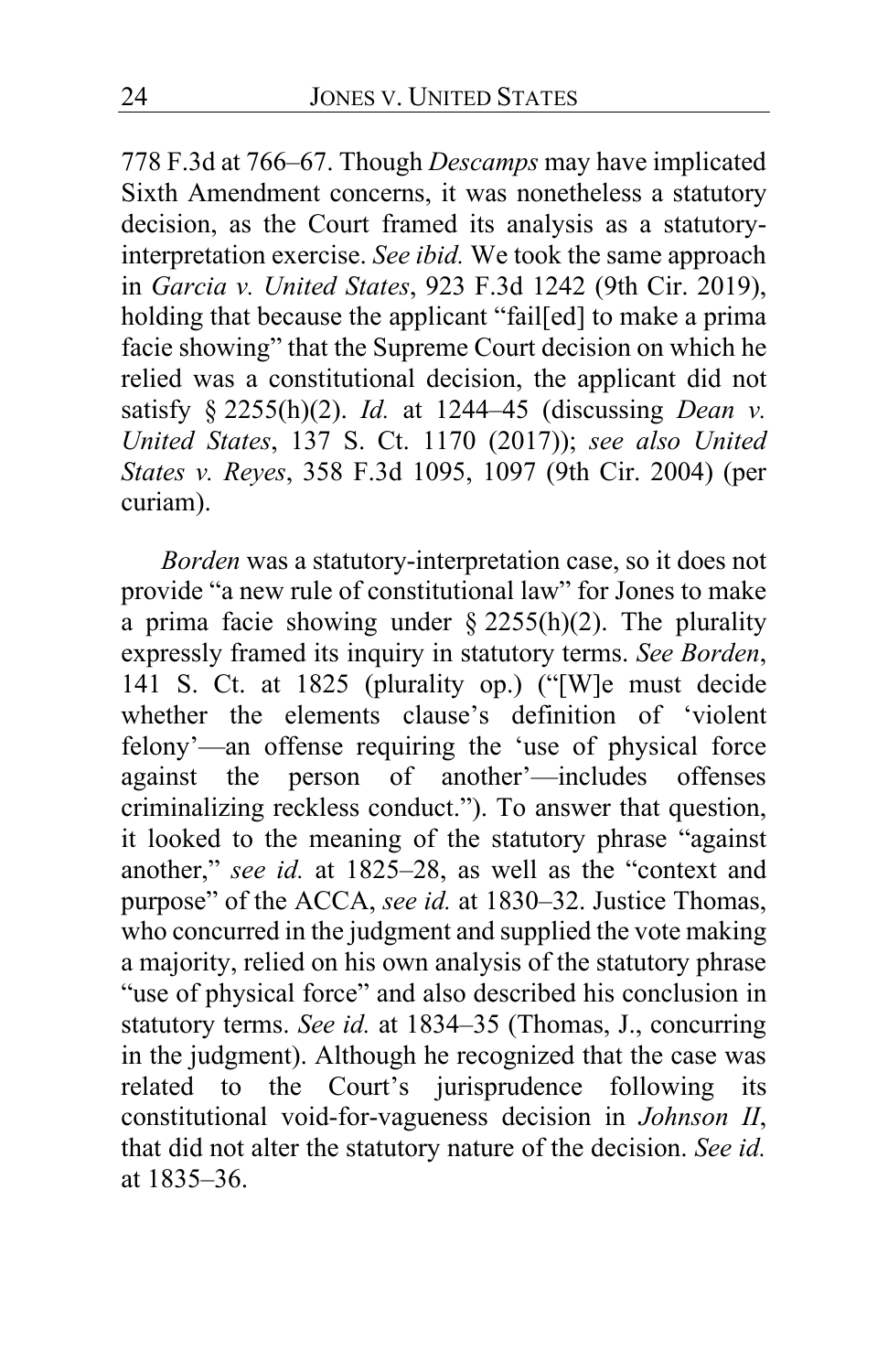Because *Borden* did not announce a new rule of constitutional law, it does not provide a basis for granting Jones's application to file a second or successive motion under § 2255(h)(2).

### III. Conclusion

Section  $2244(b)(1)$  does not apply to applications for leave to file second or successive motions under § 2255. Instead, when faced with an application such as that presented by Jones, we must ask whether it makes a prima facie showing that the second or successive motion relies on a "new rule of constitutional law, made retroactive to cases on collateral review by the Supreme Court, that was previously unavailable." 28 U.S.C. § 2255(h)(2).

Here, Jones does not make a prima facie showing that either his *Davis* claim or his *Borden* claim satisfies this test. *Davis* was not "previously unavailable," and *Borden* did not state a constitutional rule, but rather a statutory one. Therefore, Jones's application to file a second or successive motion is

#### **DENIED.**

# WALLACE, Circuit Judge, dissenting:

I agree with the majority that 28 U.S.C.  $\S$  2244(b)(1) is jurisdictional, but I disagree with the majority's conclusion that  $§$  2244(b)(1) does not apply to second or successive motions by federal prisoners under § 2255. The majority's approach creates a further split among the circuits on this issue by joining the Sixth Circuit, which alone holds that § 2244(b)(1) does not apply to § 2255 motions. Instead, I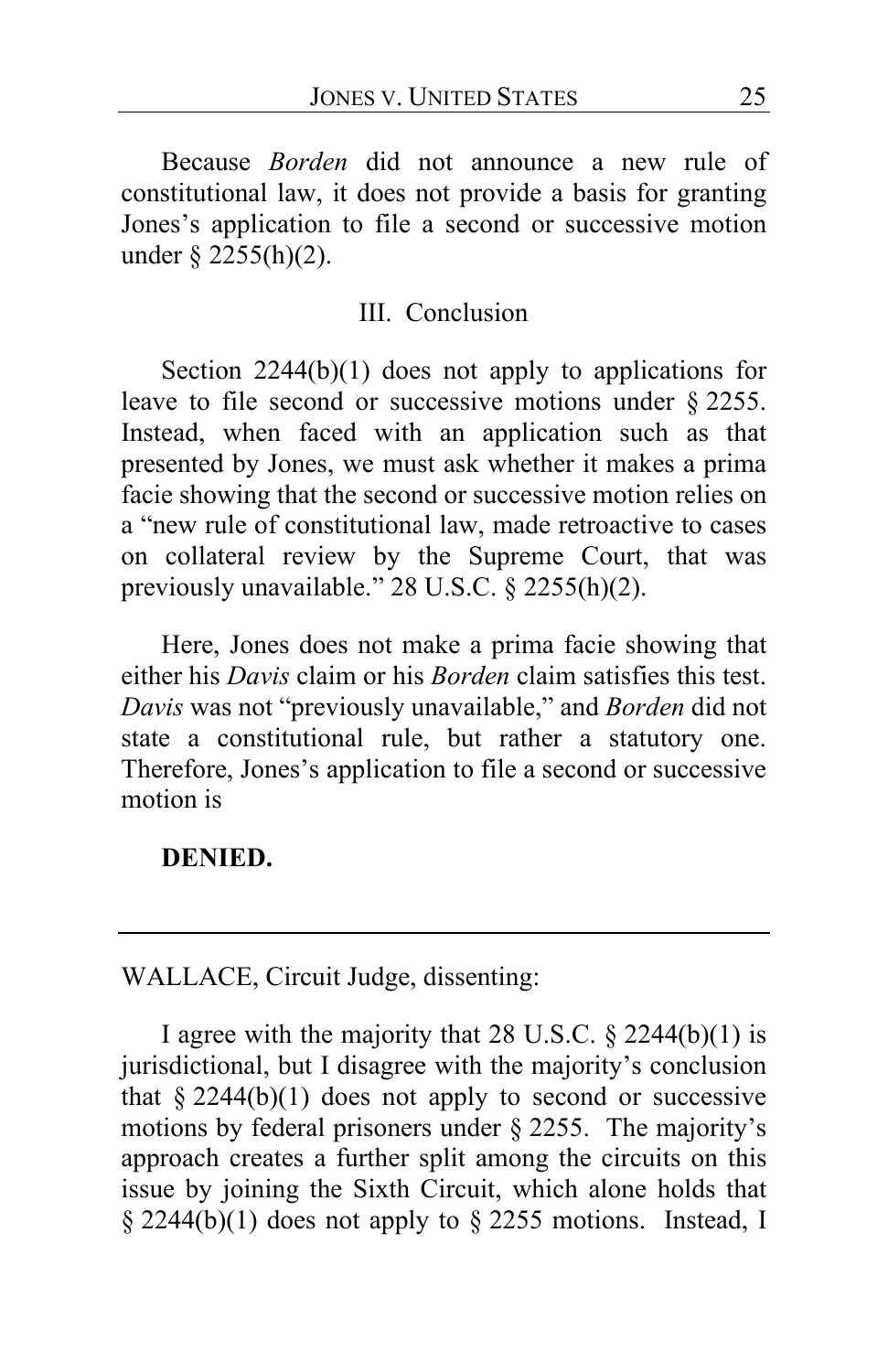would join the Second, Third, Fifth, Seventh, Eighth, and Eleventh Circuits, and hold that  $§ 2244(b)(1)$  governs second or successive § 2255 motions. For the following reasons, I respectfully dissent.

<span id="page-25-0"></span>First, the majority is clearly wrong that we have never confronted this question. Although we have never specifically held that  $\S 2244(b)(1)$  applies to  $\S 2255$ motions, we have repeatedly confronted the issue of whether § 2244(b) in general applies to § 2255. For instance, in *Moore v. Reno*, we declined to "authorize the district court to consider [a defendant's] successive § 2255 motion" because the defendant "has not made a prima facie showing that he has satisfied the requirements of section 2244(b)." 185 F.3d 1054, 1055 (9th Cir. 1999) ("Under the AEDPA, § 2244(b) requires the dismissal of a successive petition unless 'the claim relies on a new rule of constitutional law' or 'the factual predicate for the claim could not have been discovered previously through the exercise of due diligence.' 28 U.S.C. § 2244(b)(1) and (2) (1998).").**[1](#page-25-1)** In *Young v. United States*, we also acknowledged that a § 2255 motion "may be subject to dismissal under 28 U.S.C. § 2244(b)(1)" but ultimately did not decide on this issue there. 22 F.4th 1115, 1121 n.4 (9th Cir. 2022). But our court has never adopted or even hinted at applying the Sixth Circuit rule that § 2244(b)(1) does not apply to § 2255 motions. *See Williams v. United States*, 927 F.3d 427, 434 (6th Cir. 2019). Rather, when confronting this issue, we have generally been

<span id="page-25-1"></span>**<sup>1</sup>** In fact, we have since relied on *Moore* in an unpublished memorandum disposition for the principle that "[t]he strictures of § 2241(b)(1) apply to § 2255." *United States v. Shetty*, 543 Fed. App'x 675, 676 n.5 (9th Cir. 2013), *citing Moore*, 185 F.3d at 1055. Because *Shetty* is an unpublished memorandum disposition, I give it no precedential value. However, its interpretation of *Moore*, a binding precedent, is insightful.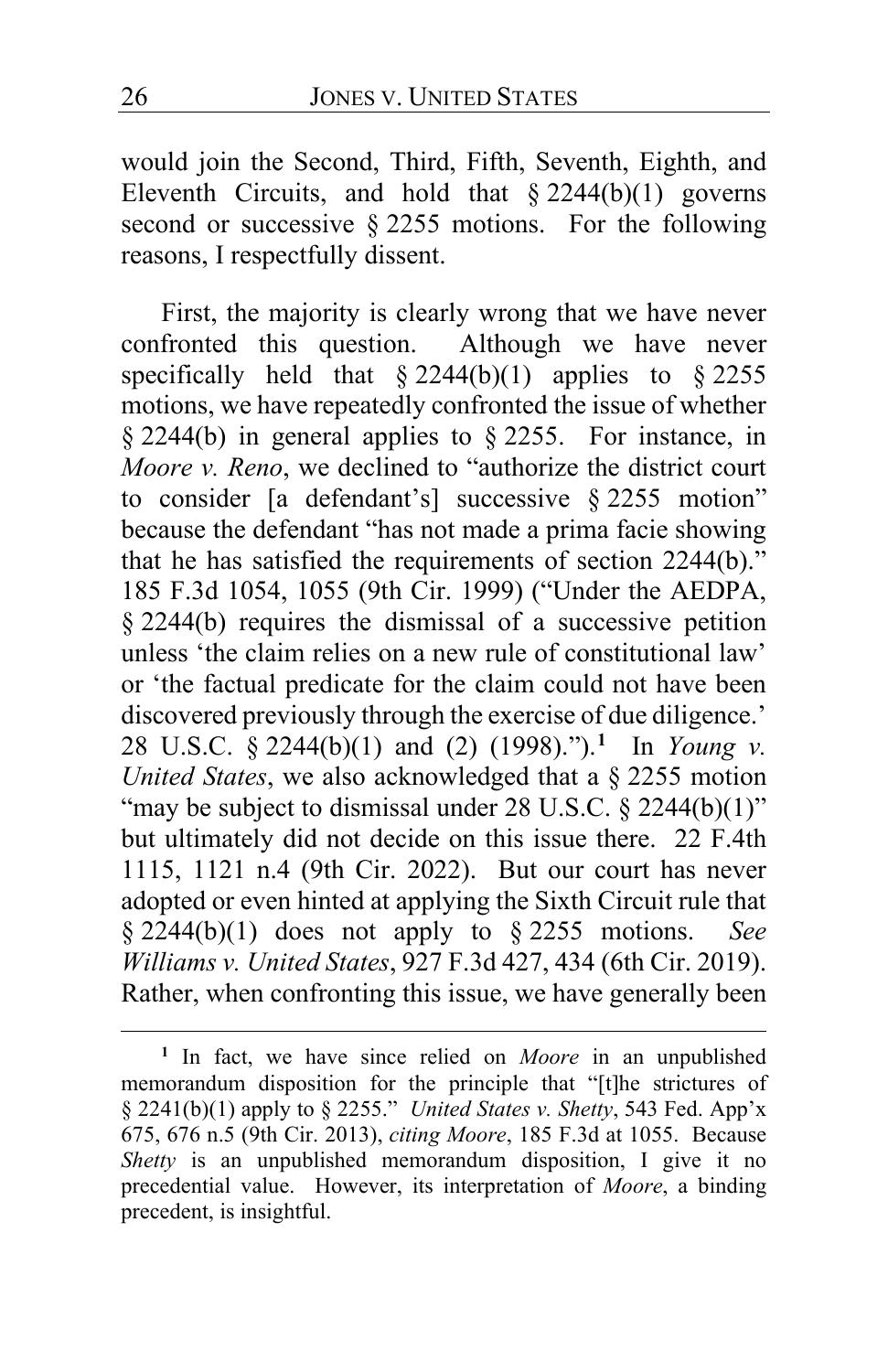in favor of the approach adopted by the Second, Third, Fifth, Seventh, Eighth, and Eleventh Circuits. *See, e.g.*, *Moore*, 185 F.3d at 1055; *see also Gallagher v. United States*, 711 F.3d 315 (2d Cir. 2013); *United States v. Winkelman*, 746 F.3d 134, 135 (3d Cir. 2014); *Bourgeois*, 902 F.3d 446, 447 (5th Cir. 2018); *Taylor v. Gilkey*, 314 F.3d 832, 836 (7th Cir. 2002); *Winarske v. United States*, 913 F.3d 765, 768–69 (8th Cir. 2019); *In re Baptiste*, 828 F.3d 1337, 1339 (11th Cir. 2016). Moreover, when deciding whether a particular application under § 2254 is "second or successive," some justices of the Supreme Court have stated that "in the context of federal prisoners' challenges to their convictions or sentences under 28 U.S.C. § 2255, the 'second or successive' bar under § 2244(b) applies to § 2255 motions." *Magwood v. Patterson*, 561 U.S. 320, 348 (2010) (Kennedy, J., dissenting on other grounds), *citing* 28 U.S.C. § 2255(h). The majority's adoption of the Sixth Circuit rule not only goes against our own caselaw, but also would unnecessarily create a deeper circuit split on this issue.

<span id="page-26-0"></span>Second, the language and structure of § 2244 and § 2255 support applying  $\frac{2244(b)(1)}{b}$  to federal prisoners seeking relief under § 2255. Section 2255 explicitly incorporates § 2244 by stating that "[a] second or successive motion must be certified as provided in section 2244 by a panel of the appropriate court of appeals." 28 U.S.C. § 2255(h). Accordingly, we have held that "[s]econd or successive § 2255 motions are subject to the gatekeeping procedures 'provided in section 2244.'" *Ezell v. United States*, 778 F.3d 762, 764 (9th Cir. 2015), *quoting* 28 U.S.C. § 2255(h). The majority attempts to limit these "gatekeeping procedures" referenced by § 2255(h) to only the certification procedures outlined in § 2244(b)(3). But both our caselaw and the statutory text show that the gatekeeping procedures in § 2244(b)(3) incorporates the requirements detailed in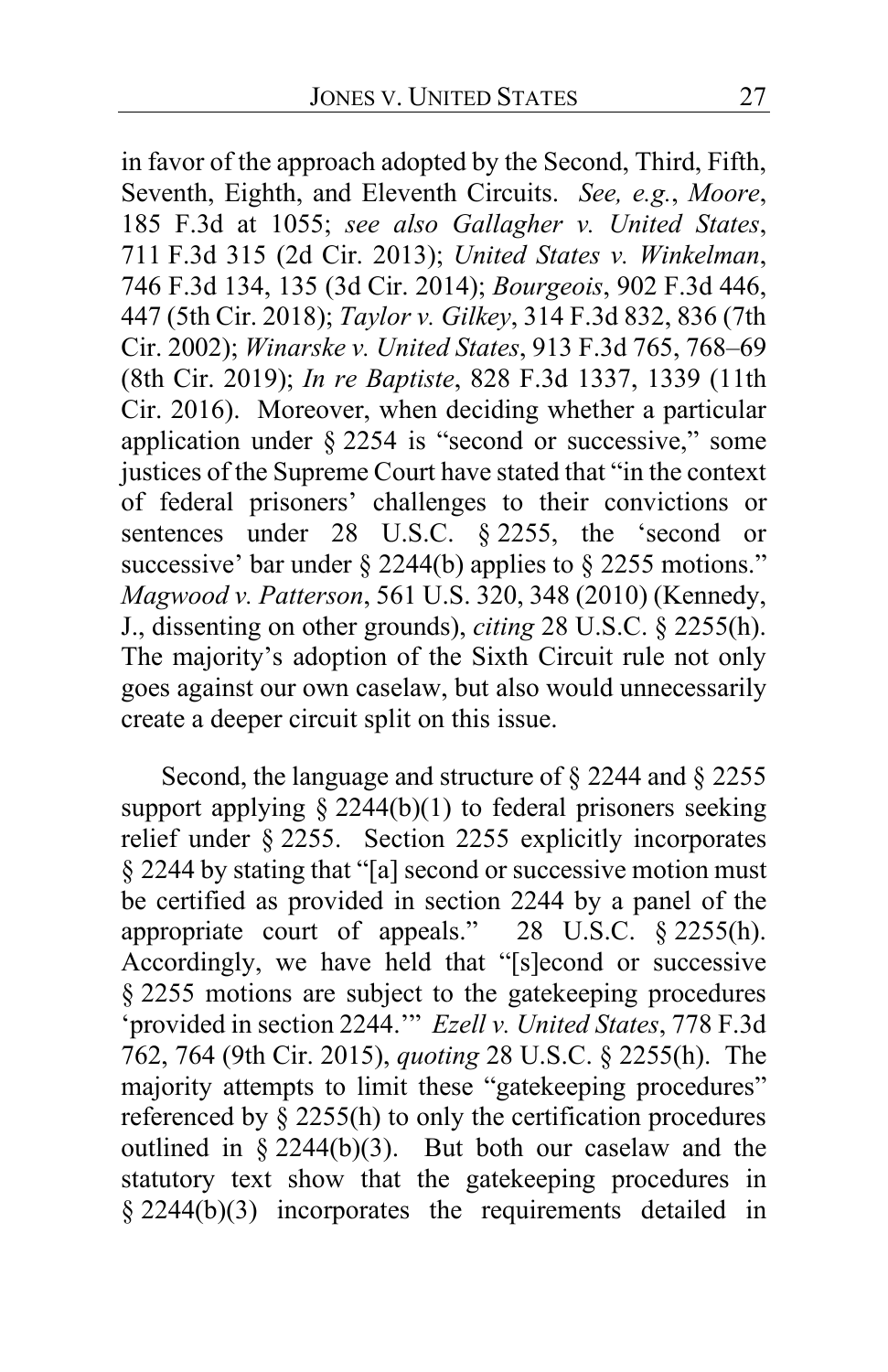$§ 2244(b)(1)–(2).$  In general,  $§ 2244(b)(3)$  "creates a 'gatekeeping' mechanism for the consideration of second or successive applications in district court." *Felker v. Turpin*, 518 U.S. 651, 657 (1996). But among other procedural requirements, the "court of appeals may authorize the filing of a second or successive application only if it determines that the application makes a prima facie showing that the application satisfies the requirements of this subsection." 28 U.S.C. § 2244(b)(3)(C); *see also Felker*, 518 U.S. at 657. Nothing in § 2244(b)(3), however, outlines the substantive requirements for what courts must consider in order to determine whether a petitioner made a prima facie showing. Instead, that standard is detailed in  $\S 2244(b)(1)-(2)$ . Indeed, our caselaw makes clear that we look to § 2244(b)(1)–(2) for whether a petitioner has made a prima facie showing that he has satisfied the requirements of § 2244(b). *See, e.g.*, *Moore*, 185 F.3d at 1055, *citing*  28 U.S.C. § 2244(b)(1)–(2).

Third, there is no conflict between § 2255(h) and the prima facie requirements in § 2244(b)(2). Section 2255(h) specifies that "[a] second or successive motion must be certified *as provided in section 2244*." 28 U.S.C. § 2255(h) (emphasis added). It then went on to provide a list of requirements that is nearly identical to  $\S 2244(b)(2)$  for a second or successive § 2255 motion. Indeed, the standards for a successive motion based on a new constitutional rule are identical. *See In re Zambrano*, 433 F.3d 886, 887 n.1 (D.C. Cir. 2006) ("The relevant portion of  $\S 2244(b)(2)(A)$ is identical to that portion of § 2255 implicated in this case."); *In re Elwood*, 408 F.3d 211, 213 (5th Cir. 2005) ("The standards for a successive § 2254 petition and a successive § 2255 motion based on a new constitutional rule are identical."). To be sure,  $\S 2244(b)(2)$  contains two additional requirements for claims based on newly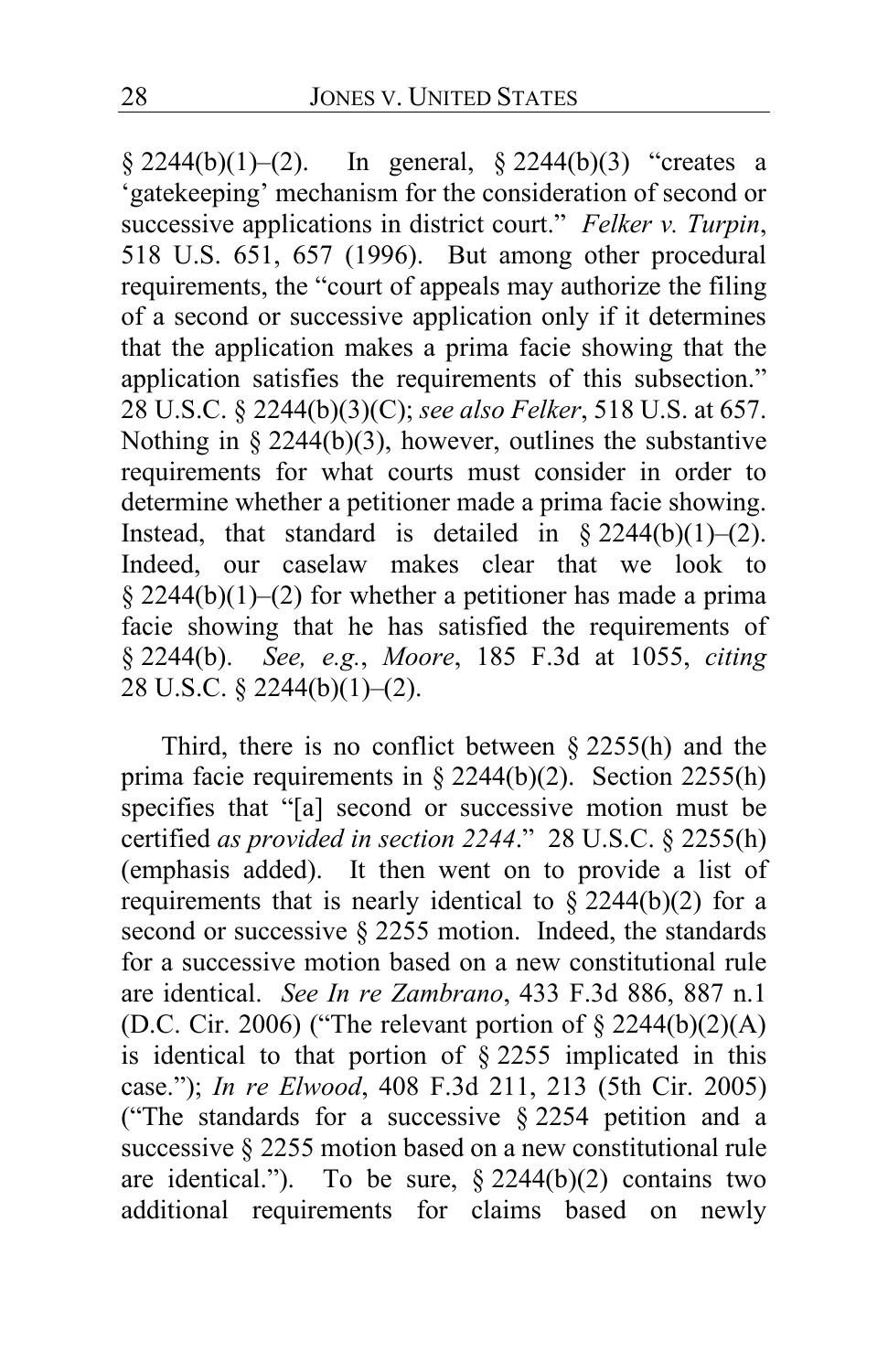discovered evidence: "[T]he factual predicate for the claim *could not have been discovered previously through the exercise of due diligence*" and "the facts underlying the claim . . . would be sufficient to establish by clear and convincing evidence that, *but for constitutional error*, no reasonable factfinder would have found the applicant guilty of the underlying offense." 28 U.S.C.  $\S 2244(b)(2)(B)$ (emphasis added). But the omission by  $\frac{\delta 2255(h)(1)}{h}$  for claims based on newly discovered evidence does not mean that it directly conflicts with  $\S 2244(b)(2)(B)$  in substance. Again, § 2255(h) explicitly adopted the requirements "as provided in section 2244," which includes any additional  $§$  2244(b)(2) requirements not specifically mentioned in § 2255(h). Thus, for the small subset of claims based on newly discovered evidence, I agree with the Seventh Circuit that "the phrase 'as provided in section 2244,' which appears in section 2255, [means] that in considering an application under section 2255 for permission to file a second or successive motion we should use the section 2244 standard." *Bennett v. United States*, 119 F.3d 468, 469 (7th Cir. 1997). This also would be consistent with our own precedent as well. *See, e.g.*, *Moore*, 185 F.3d at 1055 (applying  $\S 2244(b)(2)$  to a successive  $\S 2255$  motion).

Finally, I agree with the overwhelming majority of our sister circuits that "it would be odd indeed if Congress had intended to allow federal prisoners to refile precisely the same non-meritorious motions over and over again while denying that right to state prisoners." *In re Baptiste*, 828 F.3d at 1339. Like the Seventh Circuit, I "cannot think of any reason why the standard for federal prisoners would be more stringent," and the majority has not provided any rationale for this distinction. *Bennett*, 119 F.3d at 469. It is not our role to question whether Congress's purpose of enacting the Antiterrorism and Effective Death Penalty Act